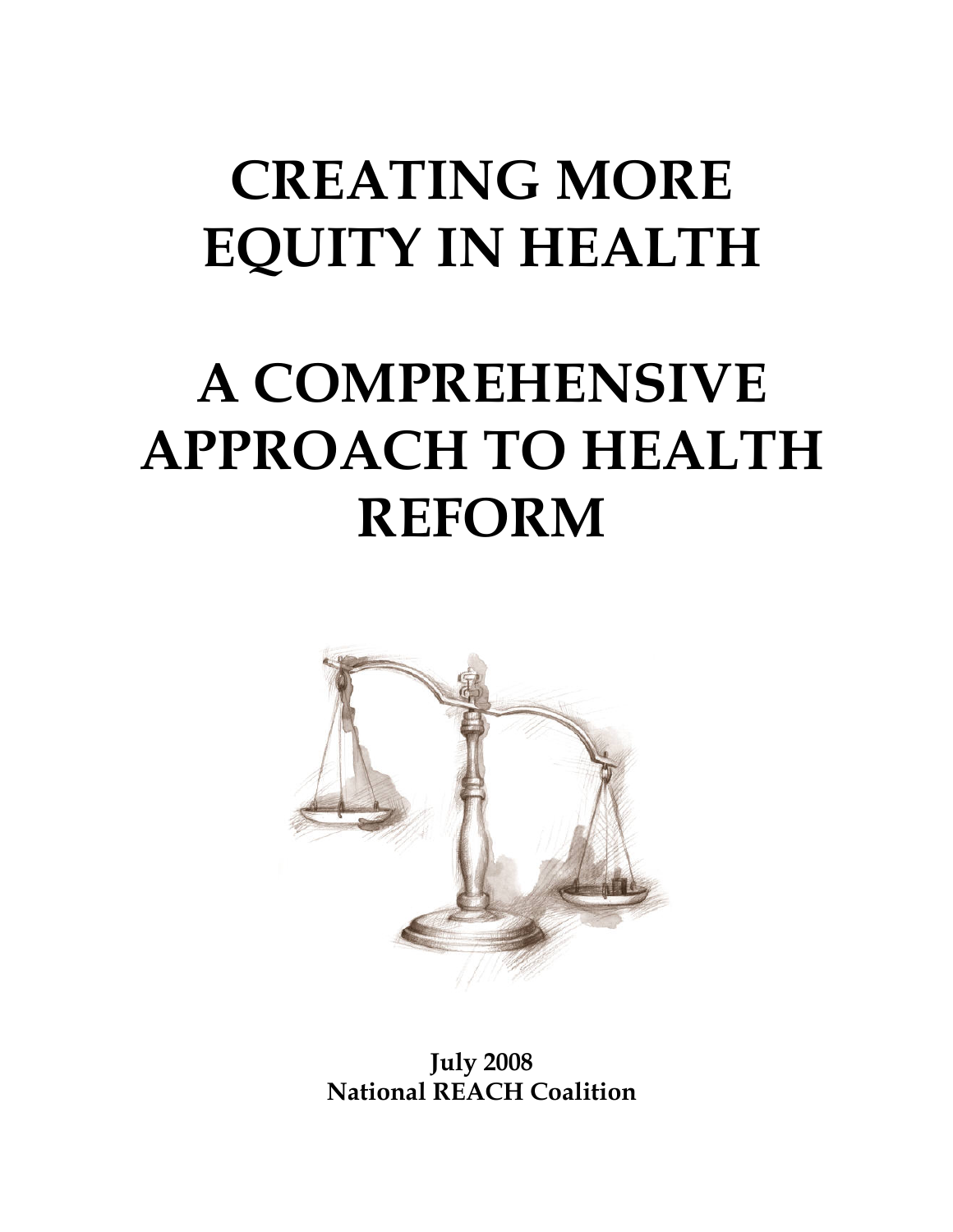# **Introduction**

In spite of the outstanding work and advocacy of many organizations across the country and the overwhelming evidence and documentation of the existence of health disparities the issue of health disparities and health equity is largely missing from the national debate on health reform. Health reform has been largely framed in terms of the healthcare crisis and defined by a lack of access to affordable and quality healthcare. The elimination of inequalities in health does not exclude needed reform of the healthcare system, but necessitates a national response and policy based on the broader social determinants of health. Now more than ever, the opportunity arises to increase national attention, broaden the lens and sharply change the debate and the nation's response to this larger health crisis.

To this end, the National REACH (Racial and Ethnic Approaches to Community Health) Coalition to Eliminate Disparities in Health convened a broad range of national health advocacy organizations to develop and advance the following policy analysis and recommendations in an effort to interject the issue of health equity into the national discourse and policy development for health reform. Established in 2004, the National REACH Coalition (NRC) grew out of the national REACH 2010 initiative designed to develop and demonstrate effective strategies and community-based interventions to improve health outcomes. Today, the NRC represents more than 40 communities across the country to provide coordination and leadership for the advancement and translation of community-based participatory research into evidenced-based practices, policies and community empowerment.

The National REACH Coalition would like to thank the following individuals and organizations for their contribution to the preparation of this policy paper

> Brian Smedley, Ph.D - Opportunity Agenda *also*  Lark Galloway-Gilliam, MPA – Community Health Councils Deborah Reid - National Health Law Nicole Laurie, M.D. - RAND Charmaine Ruddock, MS – Institute for Urban Family Health Cheza Garvin, PhD, Seattle & King County Public Health

#### **Participating Organizations**

American Public Health Association NHeLP – National Health Law Program American Psychological Association The Opportunity Agenda Asian & Pacific Islander American Health Forum Institute for Urban Family Health Black Women's Health Imperative Joint Center for Political & Economic Studies Boston Public Health Commission<br>
Families USA Common Health Action Genesee County Health Department Community Health Councils Kansas City Chronic Disease Coalition Eastern Band of Cherokee Indians RAND Corporation Greater Lawrence Family Health Center The Satcher Health Leadership Institute Massachusetts General Hospital Seattle and King County Public Health

Society for Public Health Education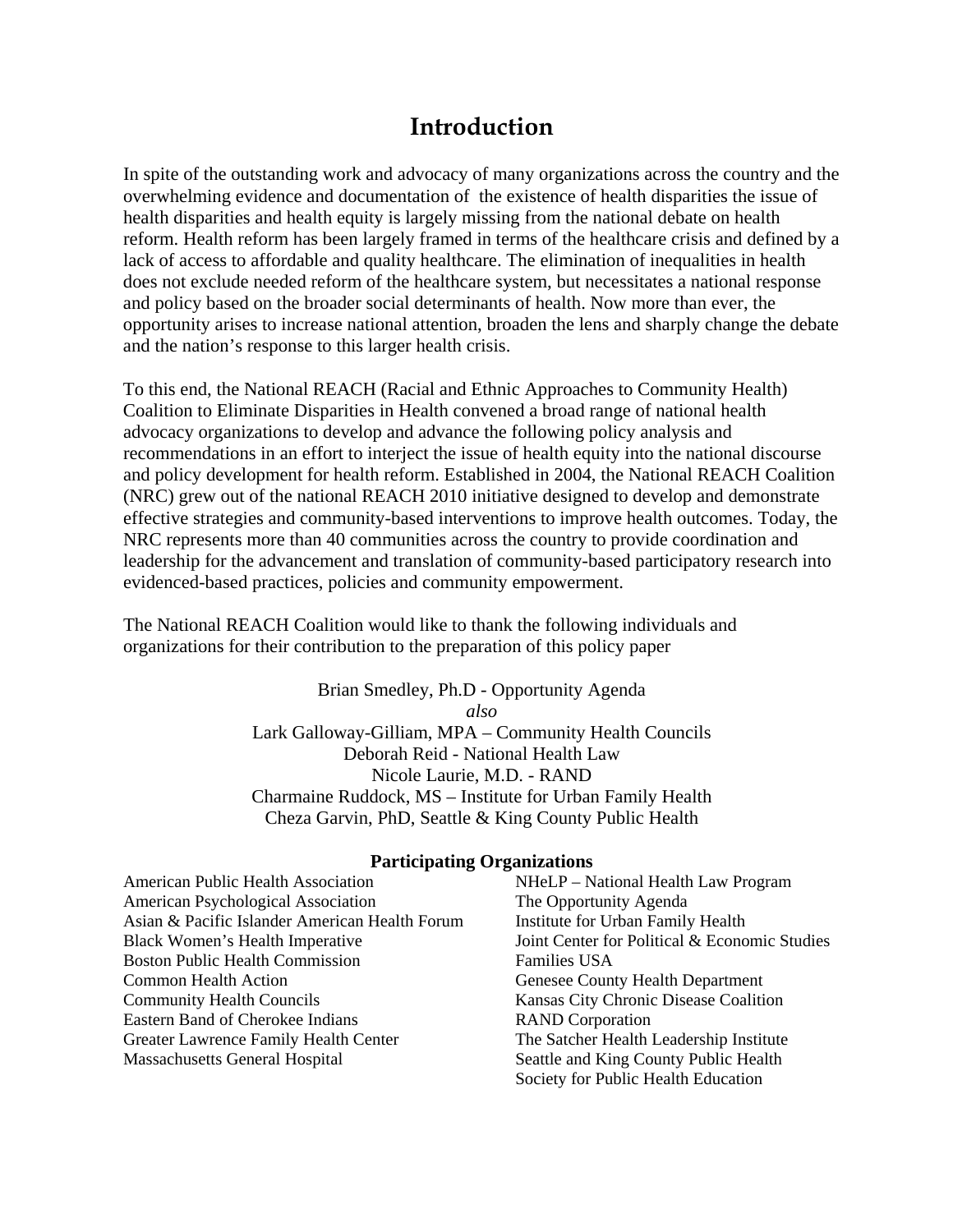# **Executive Summary**

The issues of health disparities and health inequalities have been largely absent from the national discourse on health and health care reform. In this document, we synthesize a large and growing body of scientific and legal scholarship and identify a series of policy strategies that can complement national health care reform proposals to promote equitable health and health care. These health equity strategies include policies that promote equitable health care, but also address issues such as socioeconomic inequality and harmful living conditions. Because scientific research is crucial to advance knowledge and develop new tools to combat health inequality, we include ideas for shaping a new health equality research agenda. Finally, because a variety of policy and legal levers are likely needed to implement these strategies, we discuss judicial remedies to help make the law a more effective tool to combat health inequality.

The key recommendations are as follows:

## **Social and Community Level Determinants**

Racial and ethnic health disparities are caused largely by socioeconomic differences and differences in living conditions. Racial segregation concentrates poverty resulting in reduced access and quality in education, nutrition, physical activity, housing, employment, transportation and economic opportunity. Strategies that mitigate the effects of negative living conditions include:

- Opportunities for good health must take a developmental and intergenerational approach to be effective and range from full access to health and reproductive health services, school based adolescent health and Medi-gap insurance to augment Medicare coverage for seniors.
- Expansion of access to high-quality preschool and other early intervention programs;
- The use of incentives and land use policies to improve food and nutritional options and access in schools and under-resourced communities;
- Aggressive monitoring and enforcement of environmental protection and justice laws;
- Greater coordination between and the adoption of health impact assessment policies by education, housing, employment, transportation and other relevant agencies that can effect social determinants of health;
- Adoption of public policies including transportation, economic empowerment zones, housing mobility, community reinvestment and zoning to improve and/or reduce geographic barriers to economic opportunity.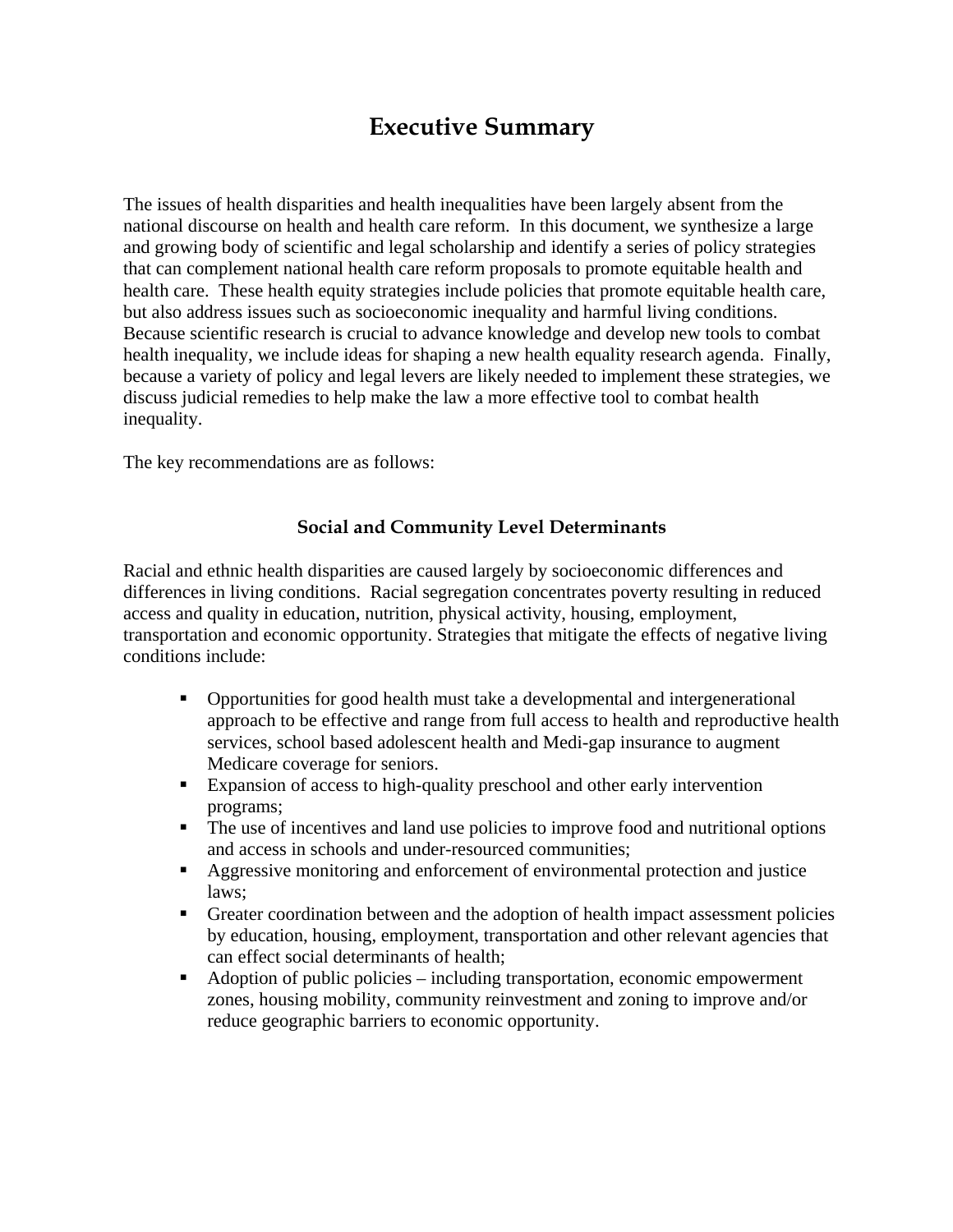## **Healthcare Equity**

Insurance coverage does not necessary guarantee access to appropriate, high-quality health care, particularly for people of color. Research on health care inequality suggests that health care can be made more equitable by addressing barriers in several domains: access to health care; health care quality; patient education and empowerment; health care infrastructure; and health care policy and program administration. State and federal governments can increase equity in healthcare by:

- Making healthcare affordable through lower out-of-pockets costs, public subsidies to buy healthcare coverage, sliding scales for premiums and limits on co-payments for those at the lowest income levels;
- Ensuring that all state residents have a medical home by expanding and promoting Community Health Centers and other publicly-supported healthcare institutions;
- **Promoting cultural and linguistic competence in health care settings by more** widespread adoption of the federal CLAS guidelines and recommended standards;
- **Promoting diversity among health professionals and increasing the incentives for** health care professionals to practice in underserved communities by additional funding for tuition-for-service agreements with underrepresented healthcare professions students, graduate medical education programs that focus on underserved communities and tuition reimbursement and loan forgiveness programs for service in professional shortage areas ;
- Improving and streamlining enrollment procedures for pubic health insurance programs.
- Requiring public and private health systems to collect, monitor and report racial/ ethnic, primary language, education and/or income-based health care disparities.
- **Encouraging the adoption of quality improvement programs that consider the health** care challenges and needs of underserved communities.
- Developing and funding patient education, the training and use of community health workers and prevention programs.
- **Providing financial resources and other support to safety net hospitals and** community health centers serving poor and ethnic minority communities; and instituting measure to ensure that the funds meet their intended use;
- Reviving and improving community health planning through demonstration programs, certificate of need policies;
- Implementing health equity as a performance measurement and financial policy.

## **Research to Eliminate Racial and Ethnic Health Disparities**

While federal health research has made great strides toward the development of new tools to combat illness and improve health, it has disproportionately benefited wealthy communities. The majority of federal research funds continue to be expended on genetic and biological research, or research to improve individual health behavior, to the relative exclusion of research to study how social and community environments affect health. Therefore, greater priority and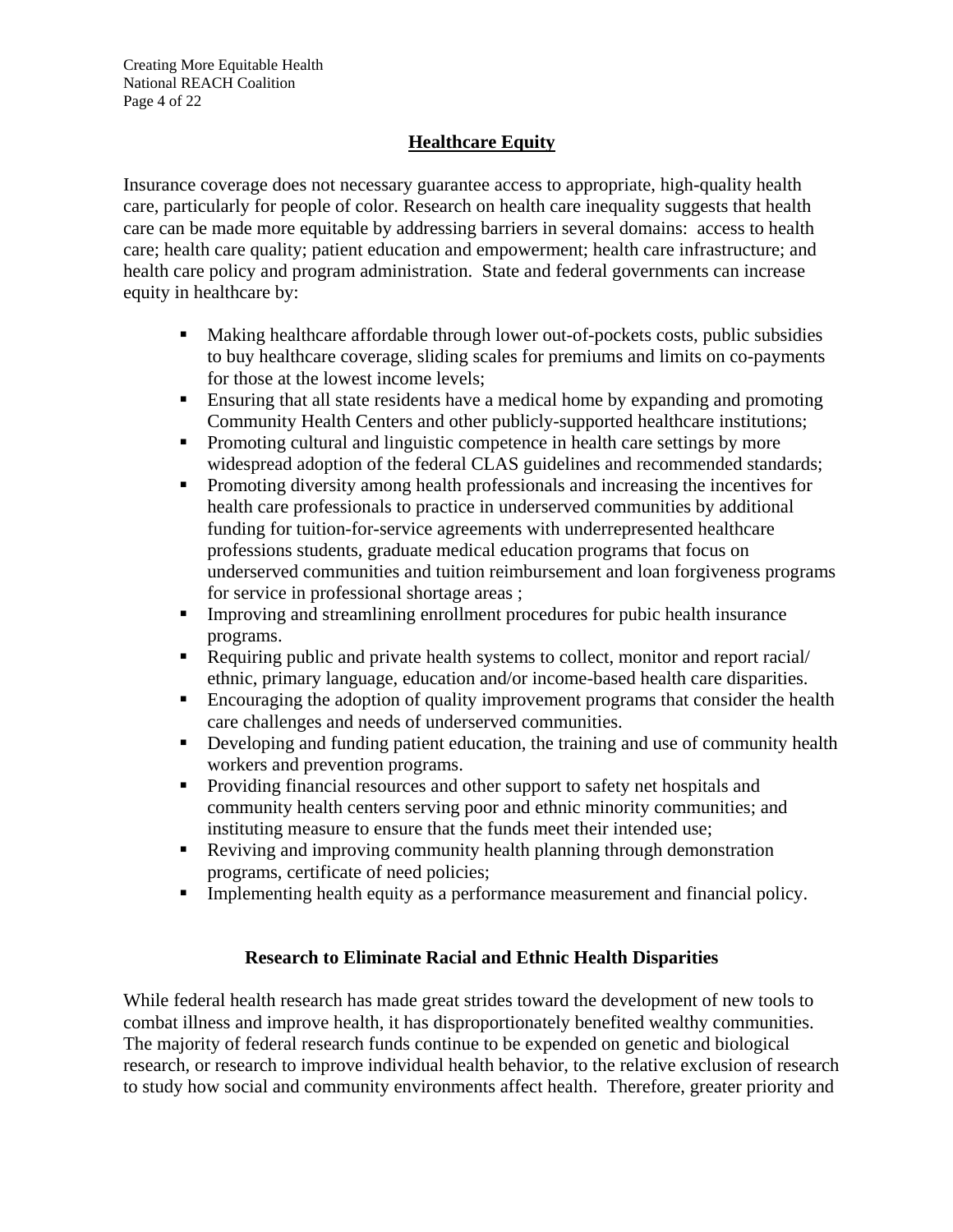Creating More Equitable Health National REACH Coalition Page 5 of 22

resources should be given to federally-supported health disparities research with an emphasis on:

- Social and community research
- Community-based participatory research
- **Research translation**

#### **Judicial Remedies**

The key federal civil rights law addressed to "unintentional" racial disparities in government programs (Title VI of the Civil Rights Act of 1964) was recently rendered unenforceable by the U.S. Supreme Court in the 2001 *Alexander v. Sandoval* decision in its ruling that individuals do not have the right to sue to enforce the Title VI disparate impact regulations. To remedy this legislation is needed to:

- Ensure that every statute protecting civil rights specifically authorizes individuals to bring civil suits in federal court to redress violations of the law.
- Clarify the legal right of Medicaid recipients to force state compliance with the Medicaid Act.

It is our hope that these strategies will be vigorously debated. They are offered to help advance the national discussion on health and health care reform and to center equity as a fundamental objective in the presidential candidates' health proposals.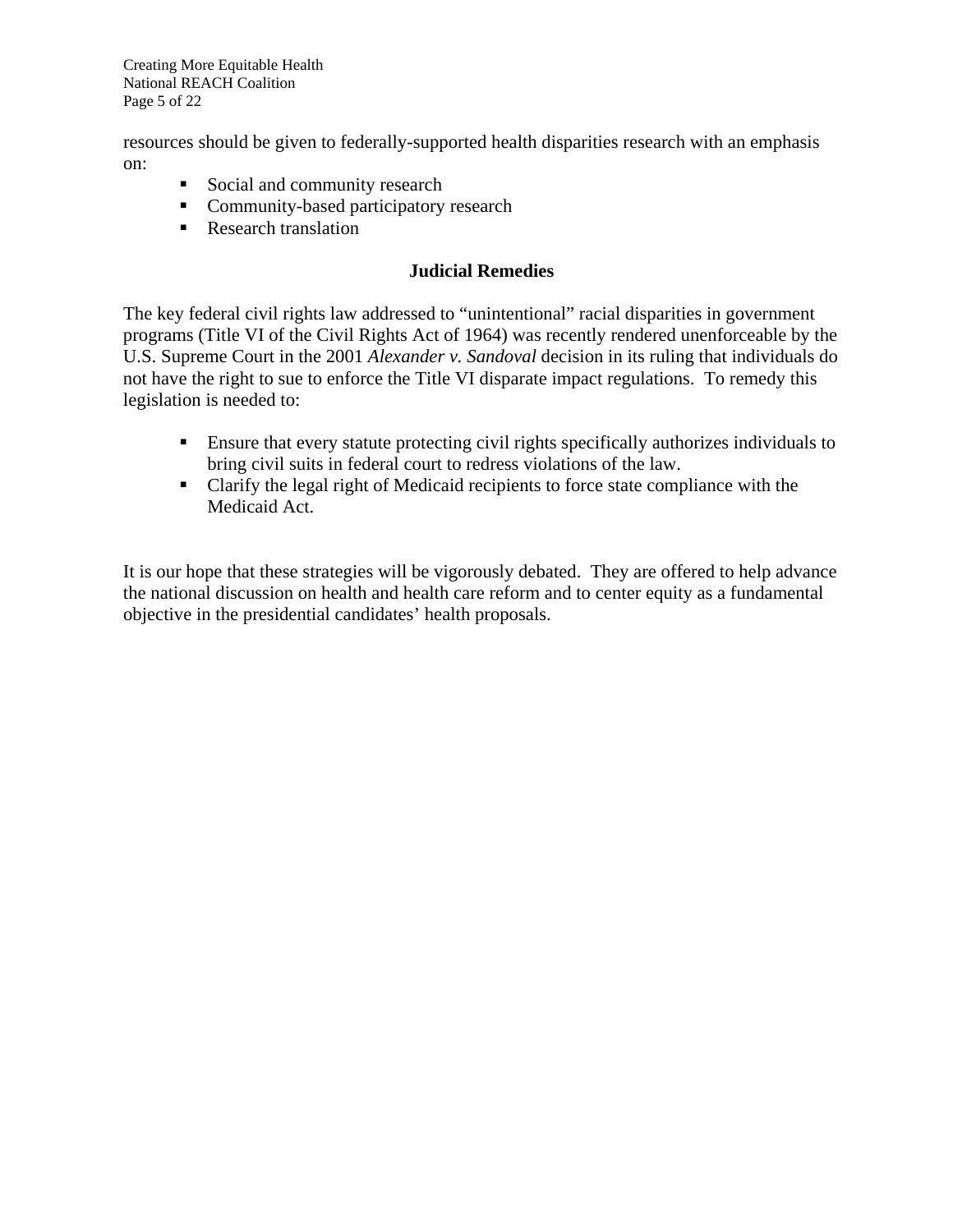#### **CREATING MORE EQUITABLE HEALTH IN THE UNITED STATES**

Health care reform is again a high priority for voters in the current election cycle, and many political leaders have offered proposals designed to expand access to health insurance, improve health care quality, and contain rapidly rising health care costs. Few of these efforts, however, have focused attention on the problem of *inequality* in health and health care. Millions of people in the United States – principally racial and ethnic minorities, immigrants, and those who aren't proficient in English – have greater difficulty accessing health care services and tend to receive a lower quality of health care, even when they present with the same illnesses, health insurance, and ability to pay for care as whites.<sup>1</sup> These problems persist despite the fact that many communities of color, particularly African Americans, American Indians and Alaska Natives, Pacific Islanders, and some Asian American and Hispanic subgroups, suffer from disproportionately high rates of illness and disability. And while the age-adjusted death rate declined by 3.4 percent nationwide between 2003 and 2004, racial and ethnic differences in mortality are stubbornly persistent.<sup>2</sup>

Health disparities such as these are complex and stem from many causal factors. Part of the gap stems from racial and ethnic differences in health insurance coverage and access to high-quality health care. But public health experts agree that the most significant underlying causes of health inequality are socioeconomic inequality and inequitable living conditions. These problems arise largely from residential segregation and discrimination and powerfully shape a range of health risk and protective factors, such as individual behavioral health choices (e.g., improving diet or seeking health care). These conditions, however, *can and must be remedied*. Health and health care inequality exact a huge human and economic toll on the nation. Their persistence means that millions of Americans and their families suffer needlessly from a high burden of illness and mortality. Health inequality leaves these Americans less able to contribute to the nation's economy and productivity, and to participate fully in social, civic, and political affairs in their communities. And with projections indicating that nearly 1 in 2 people living in the United States by mid-century will be a person of color, the nation's health status clearly depends on our ability to improve the health and living conditions of our fastest-growing communities.

For these reasons, we believe that the presidential candidates must confront the problem of health and health care inequality. These issues, however, have been largely absent from the national discourse on health and health care reform. In this document, we synthesize a large and growing body of scientific and legal scholarship and identify a series of policy strategies that can complement national health care reform proposals to promote equitable health and health care. These health equity strategies include policies that promote equitable health care, but also address issues such as socioeconomic inequality and harmful living conditions. Because scientific research is crucial to advance knowledge and develop new tools to combat health inequality, we include ideas for shaping a new health equality research agenda. Finally, as a variety of policy and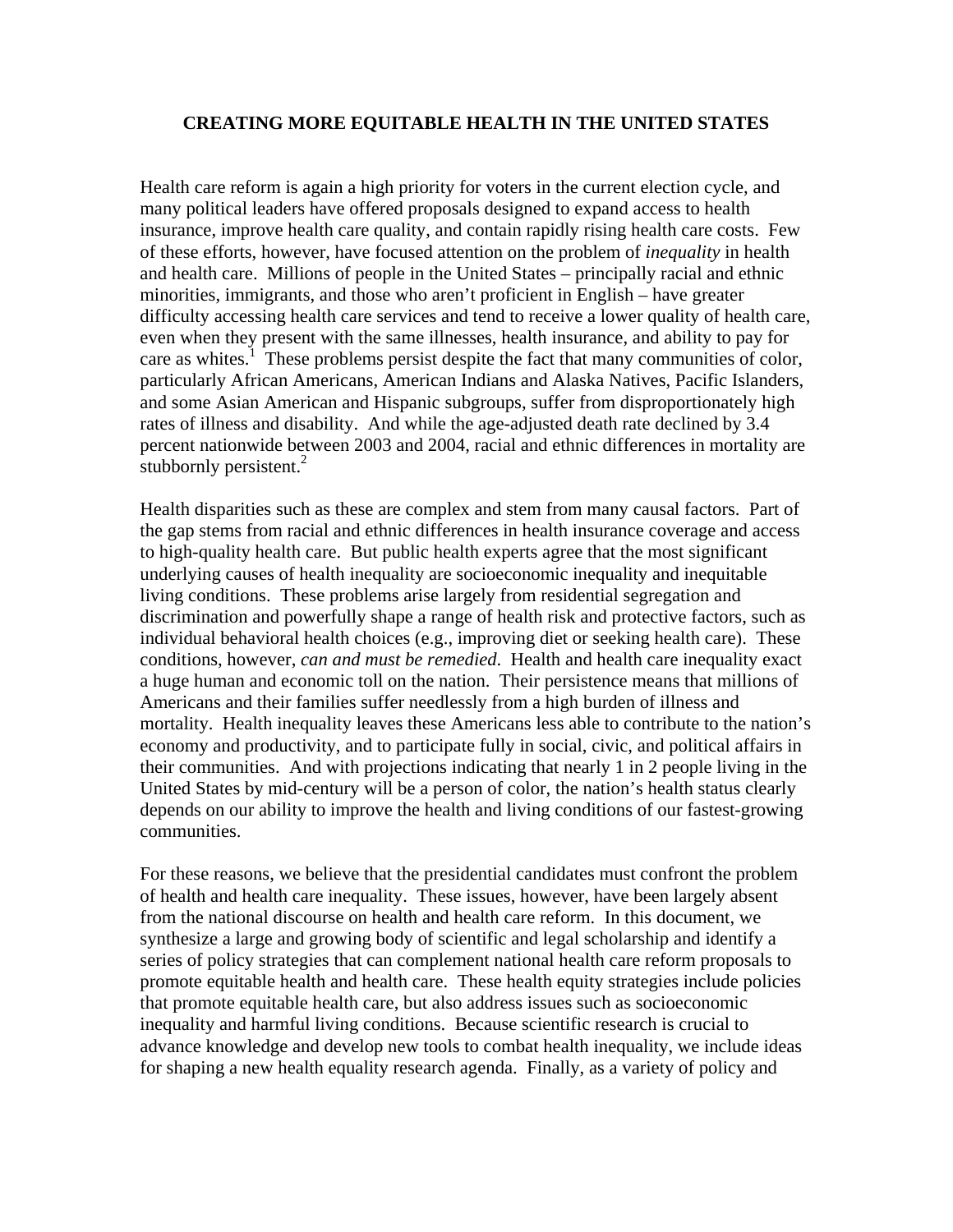Creating More Equitable Health National REACH Coalition Page 7 of 22

legal levers are likely needed to implement these strategies, we discuss judicial remedies to help make the law a more effective tool to combat health inequality.

It is our hope that these strategies will be vigorously debated. They are offered to help advance the national discussion on health and health care reform and to center equity as a fundamental objective in the presidential candidates' health proposals.

#### **Policies to Eliminate Inequities in Social and Community-Level Determinants of Health**

While largely outside of the purview of health care "reform" proposals, any effort to reduce racial and ethnic health status gaps must address factors that lie outside of the health care arena. As noted above, racial and ethnic health disparities are caused largely by socioeconomic differences and differences in living conditions. Racial segregation concentrates poverty and excludes and isolates communities of color from the basic and/or quality resources needed for socio-economic equality and health. African Americans are more likely to reside in poorer neighborhoods than whites of similar economic status. For example, African Americans of all incomes are 36 times more likely than whites of all incomes to live in high-poverty communities. Similarly, poor African Americans are 7.3 times more likely to live in high poverty neighborhoods as poor white Americans; poor Latinos are 5.7 times more likely than poor whites to live in high poverty neighborhoods.<sup>3</sup> These rates have doubled since 1960.

Segregation affects health in many direct and indirect ways:

*Economic Opportunity* Segregation restricts socioeconomic opportunity by channeling non-whites into neighborhoods with poorer public schools, fewer employment opportunities, and smaller returns on real estate. These limits on economic opportunity have a significant indirect impact on health as evidenced by the strong and welldocumented correlation between wealth and health.

*Nutrition and Physical Activity* The behavioral choices people make are constrained by the choices people have. One study revealed that black Americans are five times less likely to live in census tracts with supermarkets than white Americans.<sup>4</sup> Nationally, 50% of black neighborhoods lack access to a full service grocery store or supermarket.<sup>5</sup> It's more challenging to eat right in neighborhoods where fast-food joints, liquor stores and convenience stores proliferate while supermarkets and other sources of affordable, nutritious food are hard to find. The fruit and vegetable intake of Black residents increased an average of 32% for each supermarket in their census tract.<sup>6</sup> Black and Latino neighborhoods also have fewer parks, green spaces and recreational options than white neighborhoods, including fewer gyms, recreational centers, swimming pools and safe places to walk, jog, bike or play. Their neighborhoods are less likely to be walk-able (homes near stores and jobs) and more likely to have streets that are not safe after dark. Cautious parents in poor neighborhoods keep their children indoors after school – where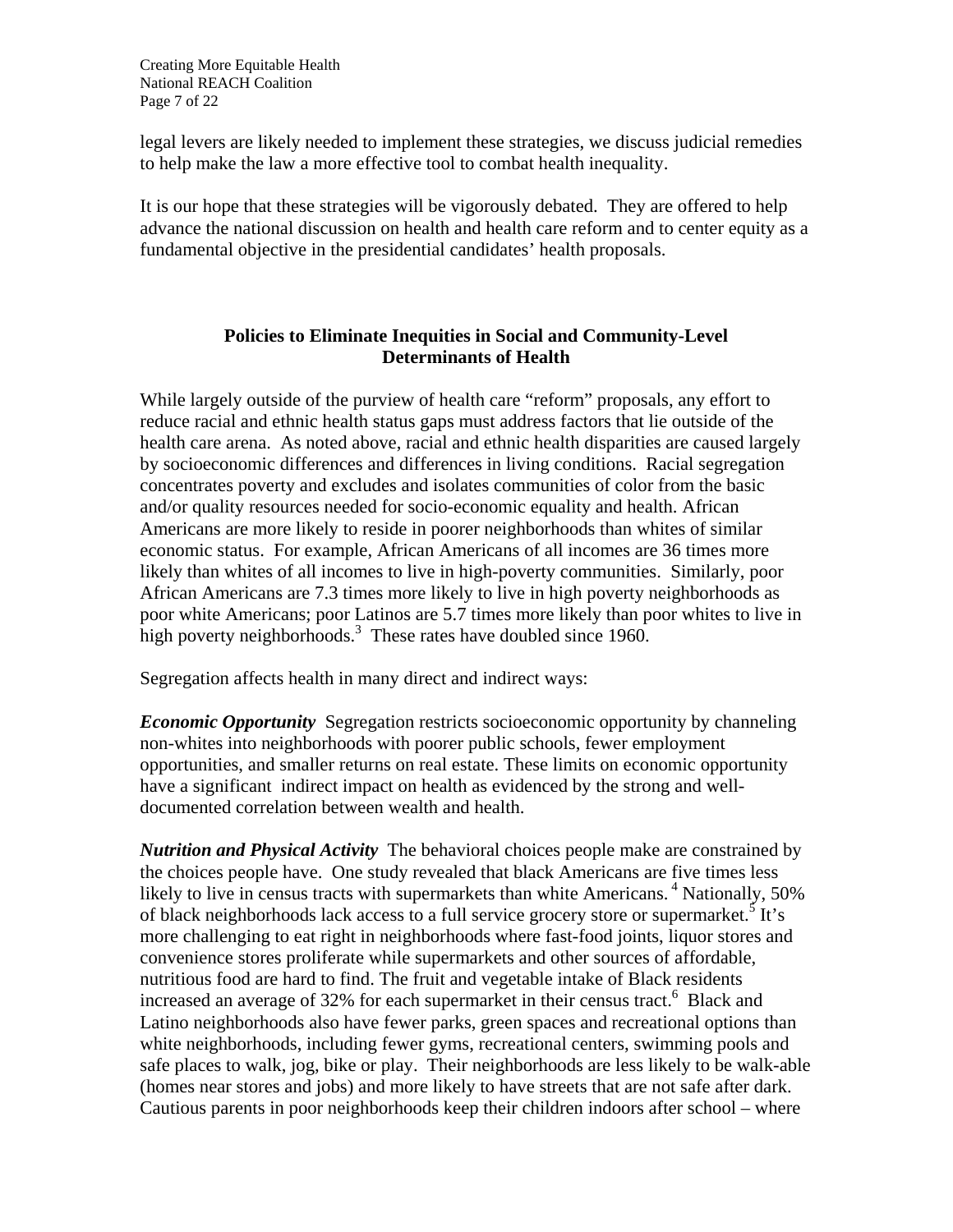Creating More Equitable Health National REACH Coalition Page 8 of 22

they are more likely to watch TV, play video games and eat – rather than allow them out to play on unsafe streets. These characteristics of place all contribute to higher obesity, diabetes and cardiovascular disease rates among people of color, especially poor people of color.

*Environmental Justice* Dozens of empirical studies over the past 40 years have determined that low-income communities and communities of color are more likely to be subjected to environmental degradation.and exposed to environmental hazards For example, 56% of residents in neighborhoods with commercial hazardous waste facilities are people of color even though they comprise less than  $30\%$  of our population.  $\cdot$  The promise of economic benefits and new job opportunities is often in direct conflict with exposure to hazards including lead, toxic waste, air pollution, and pesticides. These exposures are associated with a variety of ailments including asthma, birth defects, and cancer.

*Housing* Crowded, substandard housing, elevated noise levels, decreased ability to regulate temperature and humidity, and exposure to lead paint and allergens such as mold and dust mites are all more common in poor, segregated communities, as are asthma rates, sleep disorders and lead toxicity.<sup>8</sup> Lack of affordable housing often leads to unsafe overcrowding conditions and the diversion of limited financial resources from other basic needs such as food and health. In addition, organization of neighborhoods has been shown to have an effect on mental and physical health, educational achievement and the prevalence of violence and crime.

*Education:* There is a profound correlation between educational opportunities and health, even life expectancy. Minority students, however, remain highly concentrated in poorlyperforming, high-poverty schools, despite five decades of effort since the landmark 1954 Brown v. Board of Education decision to desegregate them. Poor and minority school districts receive less funding, have larger class sizes, worse physical infrastructure and more non-credentialed teachers than higher-income and majority-white districts. Fifty years after the *Brown* decision, the re-segregation of our schools continues throughout the country. According to a 2007 Harvard Civil Rights Project study, "The children in United States' schools are much poorer than they were decades ago and more separated in highly unequal schools. Black and Latino segregation is usually double segregation, both from whites and from middle class students."<sup>9</sup>

*The "Poverty Tax."* According to a Brookings Institution study, not only do poor neighborhoods have fewer parks, fewer supermarkets, worse schools, more environmental hazards, higher crime and neglected public spaces, residents pay more for the exact same consumer products than those in higher income neighborhoods– more for auto loans, furniture, appliances, bank fees, and even groceries. And homeowners get less return on their property investments.<sup>10</sup> Sociologists call this "the poverty tax." The "tax," adding up to hundreds, even thousands of dollars, further impoverishes those who are already poor.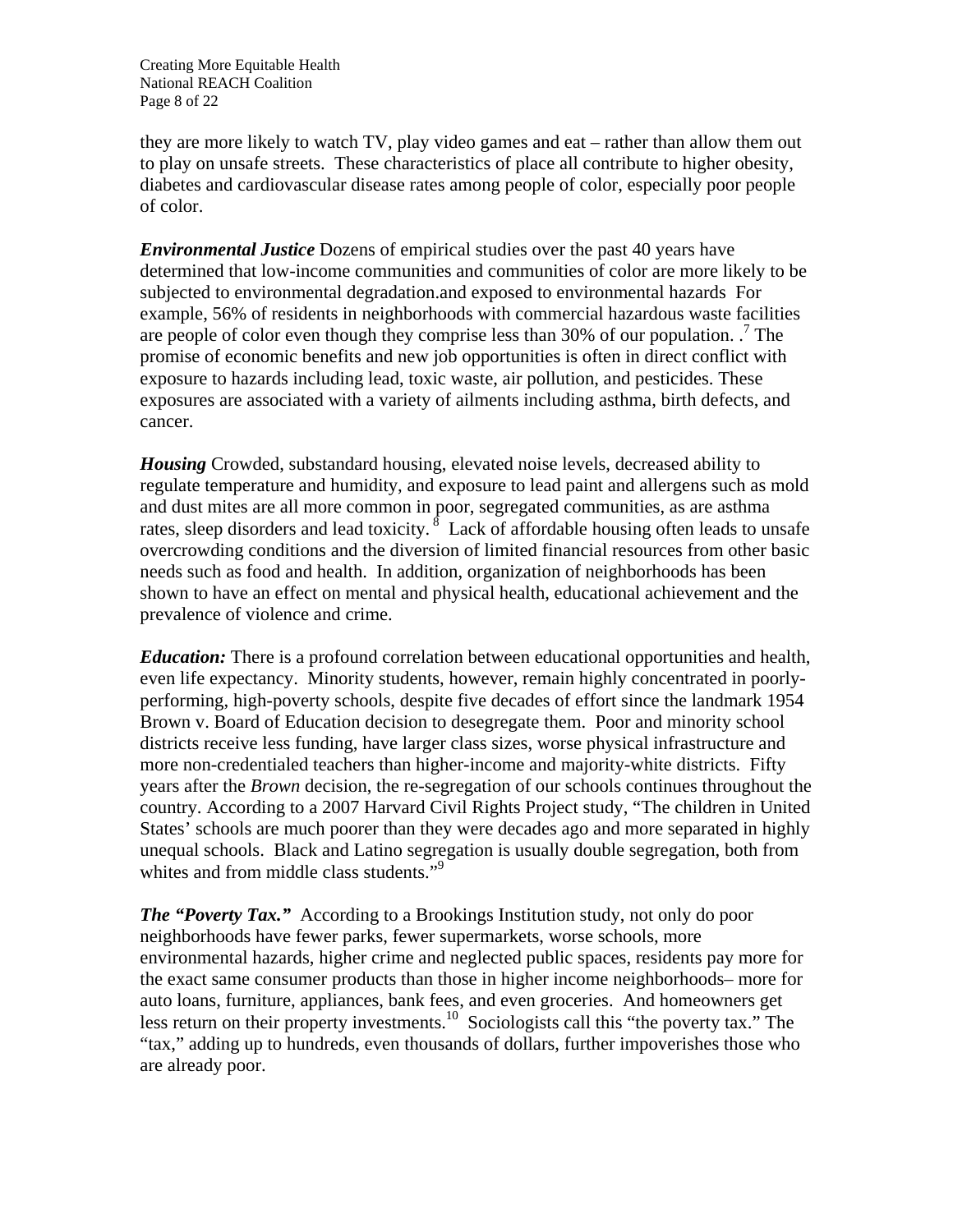Creating More Equitable Health National REACH Coalition Page 9 of 22

Despite the challenges that racial segregation present for eliminating health inequality, solutions exist which can both mitigate the negative effects of segregation and inequitable living conditions, as well as increase housing mobility and improve opportunities for people to live in the community of their choice. Strategies that mitigate the effects of negative living conditions should:

- *Take a developmental and intergenerational approach* by recognizing that improving the opportunity for good health can begin before birth, and by responding to the health needs of older Americans. The nation can make a profound investment in population health by addressing the health and living conditions of future mothers. Adolescent and young women in communities of color should have full access to health and reproductive health services. The development of culturally-responsive health promotion and prevention programs for adolescents of color is crucial, $\frac{1}{11}$  and school-based services are often the most efficient and effective way to reach young women in need of services. For example, in a study of an alternative school-based program for adolescent females, program participants were more likely to have higher education aspiration, better reproductive health outcomes, and higher contraceptive use.<sup>12</sup> In addition, any attempt to address health disparities should address the oftengreater health needs of minority American elders. Older adults of color suffer disproportionately from illness (diabetes, heart disease, most types of cancer) and mortality. Low income and limited access to medical care, such as being able to afford Medi-gap insurance to augment Medicare coverage, is only part of the challenge that these populations face. For example, it is also more difficult for them to maintain their safety, independence and a high quality of life.
- *Improve opportunities for healthy infant and child development.* Expanding maternal and infant nutrition programs can also offer significant long-term savings, as can home nurse visitation programs for new mothers. Nurse home visitation programs like the Nurse-Family Partnership have worked to improve the health, well-being, and self-sufficiency of low-income families. For highneed communities, these programs bring essential services that provide positive outcomes to pregnancies by helping women improve their prenatal health, improve their child's health and development, and improve their parental life course. Evidence has shown that nurse-visited women had fewer subsequent pregnancies and births, and used less welfare. Nurse-visited children demonstrated higher intellectual functioning and fewer behavioral problems and over time, a reduction in antisocial behavior.<sup>13 14</sup>
- *Expand access to high-quality preschool and other early intervention programs*. When a child receives a high-quality preschool education, the personal, social and economic impact over-time is long-lasting for both them and their families. Early intervention programs such as the Perry Preschool Project and the Abecedarian Project support disadvantaged, at-risk children by providing them with a rich academic curriculum and essential social services. With a societal economic return of seven dollars per dollar invested, children involved in these programs have achieved higher educational attainment and performance. Participants earn significantly higher scores on intellectual and academic measures as young adults,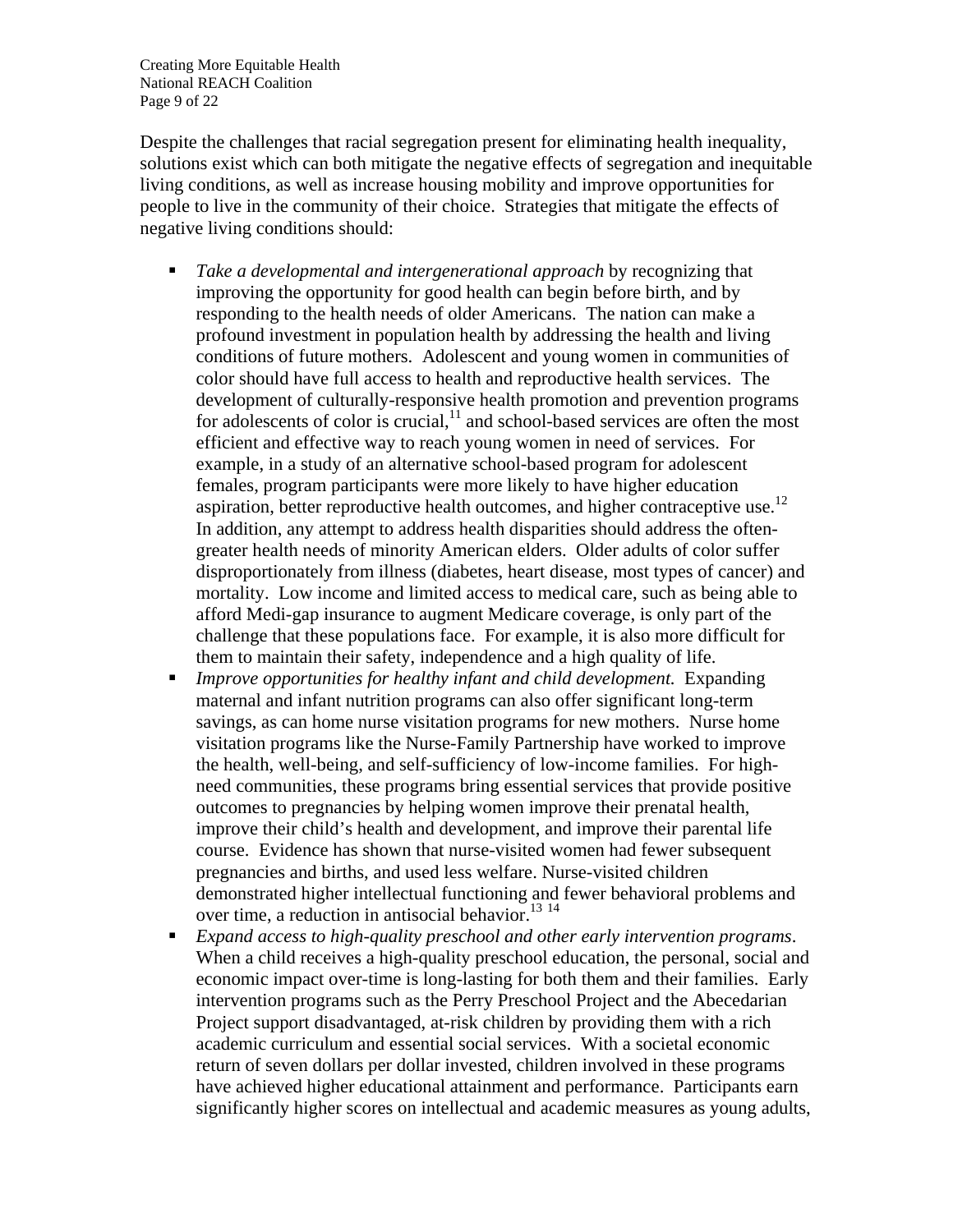attained significantly more years of total education, and were more likely to attend a 4-year college. Additionally, they have shown a reduction in teenaged pregnancy, higher adult wages, rates of employment and home ownership when compared with preschool controls.<sup>15 16</sup>

- *Improve food and nutritional options in schools and communities*, by providing incentives for major grocery chains and "farmer's markets" to locate in communities with limited or poor food options, regulating and limiting the citing of fast-food restaurants and liquor stores, and providing a healthier range of food options in schools while limiting access to harmful foods such as sodas and other high-fat, high-sugar products.
- *Develop effective, sustainable, multi-disciplinary community-based strategies and interventions* in collaboration with and that respond to the specific needs of each community as seen in the Racial and Ethnic Approaches to Community Health (REACH) 2010 programs nationwide funded under the Centers for Disease Control and Prevention (CDC). The strategies must address health disparities in each stage of life: pre-natal, infancy, childhood, adolescence, adulthood, and older adulthood. The approaches should improve health in communities, health care settings, schools, after-school programs, work sites, and other social structures.

Other interventions can improve the quality of living conditions in communities by addressing the built environment, reducing the threat of environmental contaminants, and improving the ability of government to assess and predict the health impacts of policies and program in areas such as transportation and housing. These include:

- *Aggressive monitoring and enforcement of environmental protection and environmental justice laws*. Executive Order 12898, signed by President Clinton in1994, directs all federal agencies to review policies and procedures for responding to environmental health threats that disproportionately affect communities of color. The Office of the Inspector General of the EPA, however, has concluded that EPA had failed to integrate environmental justice into its daily operations, it had failed to identify low-income and minority populations, and it had failed to establish criteria for defining disproportionate impact.<sup>17</sup> EPA (and other federal agencies having jurisdiction over environmental justice issues) should issue a final Title VI guidance on processing Title VI complaints and methods to improve permitting programs, and should conduct an independent analysis of adverse disparate impacts in order to determine if they are present in a given community. EPA should also establish a guideline for its state funding recipients that incorporate an inclusive definition of adverse disparate impact, and should conduct Title VI compliance reviews where periodically EPA would review the number and type of Title VI complaints and ensure their funding recipients are complying with their Title VI obligations.<sup>18</sup>
- *Improve coordination of relevant agencies that should address social determinants of health* (e.g., education, housing, employment). Agencies that seek to reduce social and economic gaps are inherently engaging in health equity work. Almost all aspects of education, transportation, housing, commerce, and criminal justice policy influence health, and can have a disproportionate impact on marginalized communities. Federal and state governments should take steps to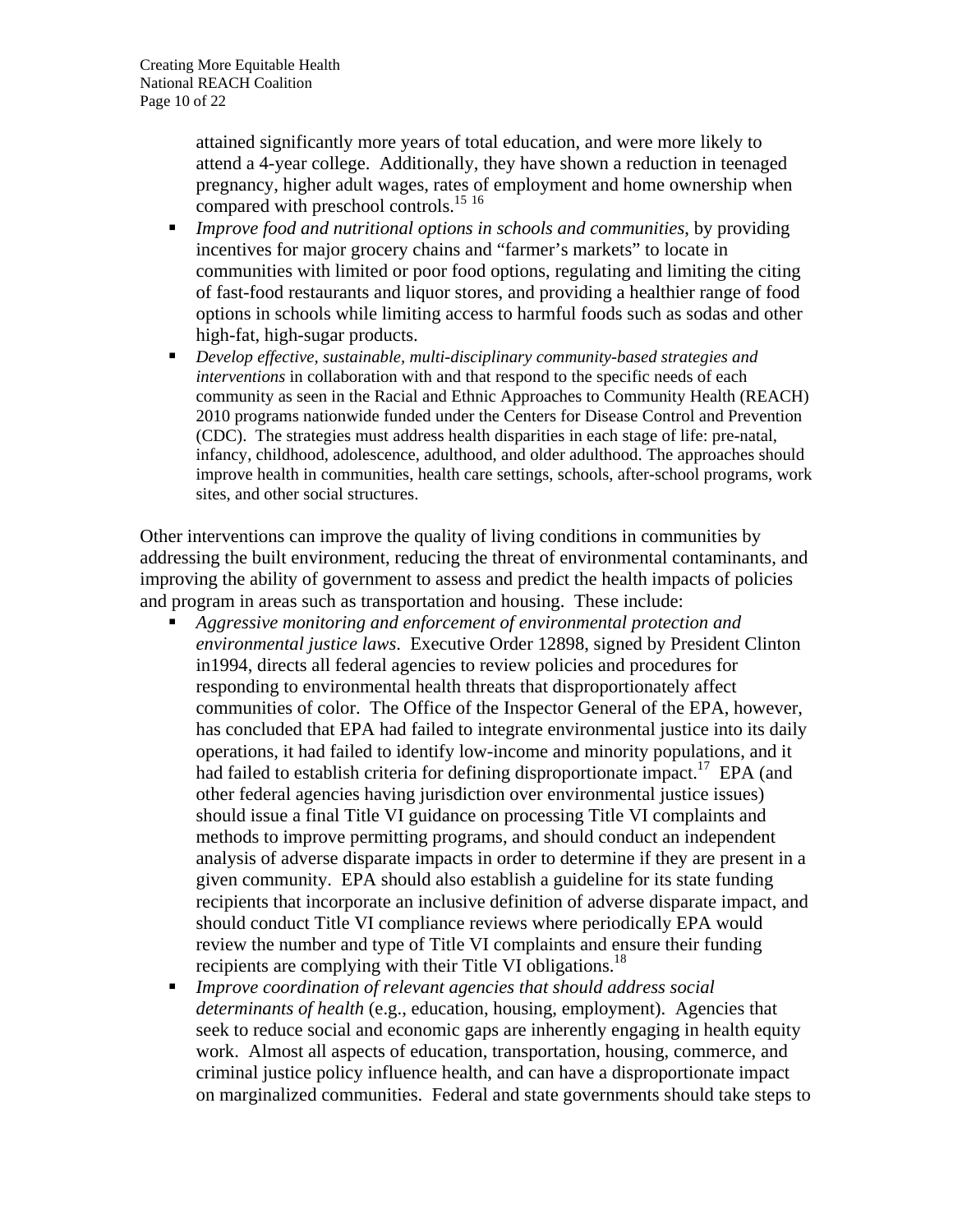coordinate the work of agencies that impact health disparities to reduce duplication of effort, increase efficiency, and more effectively address health outcome disparities.

 *Adopt Health Impact Assessment* (HIA) policies. HIA attempts to ensure that all government programs and initiatives in and outside of the health care delivery sector – such as transportation, housing, and environmental protection – are assessed to determine their potential impact on the health status of affected communities.19 HIA is used extensively as a policy and planning tool in Europe and other countries, and is used increasingly in the United States. The San Francisco Department of Public Health, for example, has developed and implemented the Healthy Development Measurement Tool to identify and assess community health needs and understand how land use and development projects can complement public health goals. And King County in Washington State is developing and preparing a process to utilize an impact assessment tool that focuses on health equity and social justice in the adoption and implementation of County policies and decisions.

In addition to these efforts to mitigate the negative health problems that are disproportionately found in poor and minority communities, the federal government can also take steps to improve housing mobility and increase investment in segregated communities:

- *Housing mobility* strategies are a promising approach to reducing health inequities and expanding opportunity. Research suggests that helping poor people of color relocate to lower poverty neighborhoods can improve health outcomes. Although research is needed to understand how, under what conditions and which types of programs will work best, portable rent vouchers and tenant-based assistance have been the most common housing mobility strategies. However, legal efforts that challenge residential and school segregation and targeted development of affordable housing in high opportunity areas have also produced results.
- *Employment and Economic Development:* Many communities, as noted above, are segregated from opportunity in ways that ultimately harm the health of their residents. To address these problems, policies should be examined that reduce geographic barriers to opportunity. For example, new job creation is increasingly taking place in suburban and exurban communities, far from segregated communities of color in urban cores and inner-ring suburbs<sup>20</sup>; many of the residents in these communities don't have cars or other opportunities to get to these jobs. A range of public policies – including public transportation, economic empowerment zones, housing mobility, community reinvestment and zoning – can improve economic opportunities in distressed communities and reduce the distance between people and employment opportunities. Most of these policies require regional planning and coordination across local jurisdictions, and can be supported by state and federal incentives.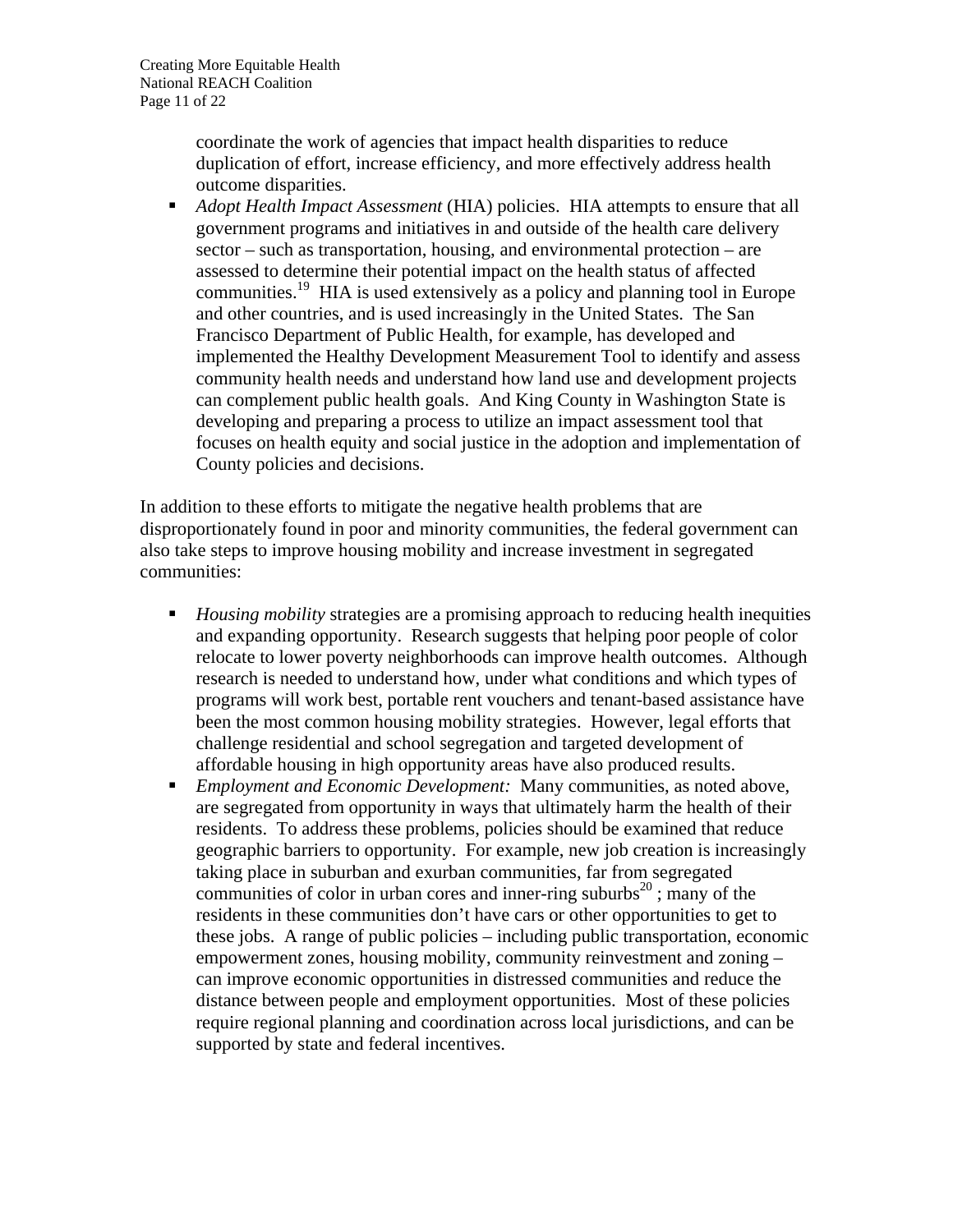Creating More Equitable Health National REACH Coalition Page 12 of 22

#### **Policies to Achieve Equitable Health Care**

Research on health care inequality suggests that health care can be made more equitable by addressing barriers in several domains: access to health care; health care quality; patient education and empowerment; health care infrastructure; and health care policy and program administration.

We begin with a fundamental issue – **improving access to health care**. The most important step to improve access for all is to develop a mechanism to provide health insurance coverage for all who live in the United States. This is important not just for the uninsured, but also for those who currently have insurance. The presence of a large number of uninsured people in the population contributes to escalating health care costs, the shifting of costs, and inefficiency in the delivery of care. This policy statement is agnostic on how universal coverage is achieved, since the major presidential candidates already have well-established positions on whether they believe universal coverage is an important policy goal, and if so, how they would achieve it. But insurance coverage does not necessarily guarantee access to appropriate, high-quality health care, particularly for people of color. We, therefore, discuss below how characteristics of insurance coverage, as well as other factors, can influence health care access among people of color, and offer policy solutions.

#### **Access to Health Care**

Myriad factors contribute to how and whether people can access needed health care; lacking health insurance is one of the most important factors. $^{21}$  Individuals with affordable and comprehensive health insurance coverage have fewer barriers to health care, are more likely to see a physician on a regular basis, and experience better health outcomes. Insurance coverage also reduces out-of-pocket costs and shields individuals and their families from the economic hardships that an unexpected injury or illness can create.<sup>22</sup> But racial and ethnic minorities are more likely to lack health insurance coverage or to be underinsured compared to non-Hispanic whites: while people of color make up about 30% of the U.S. population, they comprise over half of the nation's 47 million uninsured individuals. $^{23}$ 

In addition to coverage barriers, racial and ethnic minority and language-minority groups face other well-documented problems accessing health care. Predominantly minority communities have fewer health care resources, such as hospitals, primary and specialty care providers, outpatient clinics, and nursing home facilities. The health care services that are available to them are often of lower quality than those in more advantaged communities. And even among minorities who have insurance, many face cultural and/or linguistic barriers to accessing care.<sup>24</sup>

The literature suggests that state and federal governments can expand health care access for disparity populations by: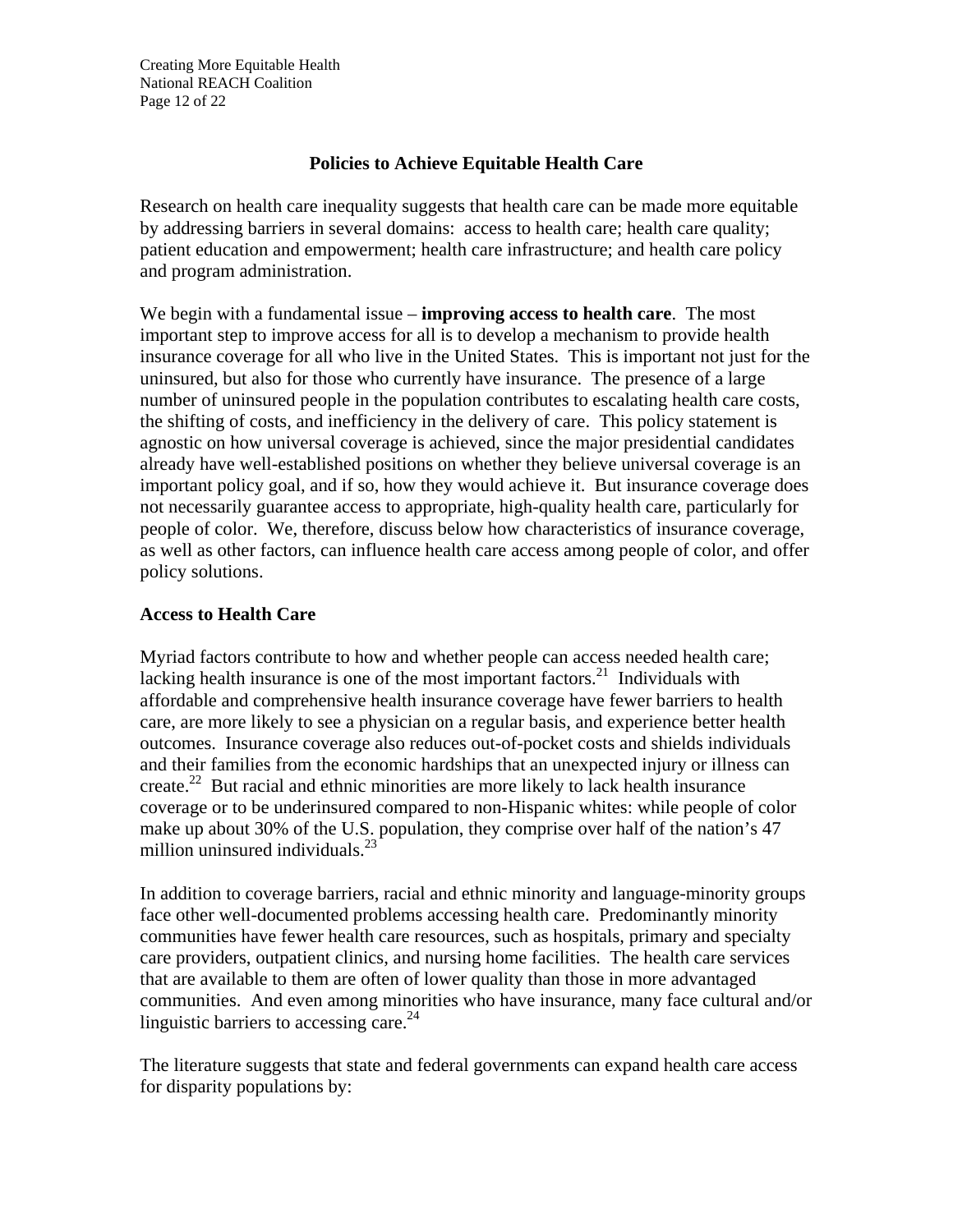Creating More Equitable Health National REACH Coalition Page 13 of 22

- *Making health care affordable*. Minorities and people with low incomes are more likely than whites and people with higher incomes to report not accessing care when needed because of a lack of health insurance and/or high out-of-pocket costs. Insurance coverage expansions and efforts to reduce out-of-pocket costs can therefore improve access to care.<sup>25</sup> Policymakers should be sensitive, however, to the potential effect of such strategies on health insurance coverage and health care access among communities of color. Policymakers should also take into account and attempt to minimize the disproportionate impact that health care costs may have on health care access and utilization among currently underserved groups. These include public subsidies for those with low incomes to purchase health insurance, sliding fee scales for premiums, limits on copayments and other out-of-pocket costs such that those at the lowest income levels will face only nominal charges, and efforts to study and respond to potential unintended effects of cost-sharing on utilization.
- *Ensuring that all state residents have a medical home*. Having a "medical home"—a health care setting that enhances access to providers and timely, wellorganized care—is associated with better management of chronic conditions, regular preventive and early diagnostic screenings, and better primary care. Racial and ethnic minorities are less likely to report having a medical home, but when they do, health care access gaps are significantly reduced.<sup>26</sup> The federal government should expand and promote the development of medical homes in Community Health Centers and other publicly-supported health care institutions.
- *Assessing how policies to expand insurance coverage such as affordability standards and mandates requiring individuals to purchase insurance – may differentially affect communities of color, immigrants, and low-income populations*. Several health care reform proposals require individuals and families to purchase health insurance, and/or are exploring standards of affordability to determine premium or cost-sharing contributions. The impact of an individual mandate and definitions of affordability may vary across racial and ethnic groups, even at the same income level, as these groups vary in wealth and access to resources. In addition, the challenges of enforcing an individual insurance mandate across different communities are significant. Some legal immigrants, for example, may be reluctant to apply for public health insurance programs, even if eligible, as a result of anti-immigrant rhetoric and policies, and might therefore be slower to comply with a mandate. Policymakers that are considering such strategies should monitor insurance take-up among the previously uninsured by race, ethnicity and immigration status, and take steps to correct policies that might have a disproportionate impact.
- *Reducing "fragmentation" of the health insurance market* by promoting equal access to the same kinds of health care products and services, regardless of coverage source. A potentially significant source of racial and ethnic health care disparities among privately insured populations lies in the fact that minorities are likely to be disproportionately enrolled in "lower-tier" health insurance plans. Such plans tend to limit services, offer fewer covered benefits, and have relatively small provider networks. These limitations can harm access to quality care.<sup>27</sup> Policymakers can take steps as part of coverage expansion proposals to improve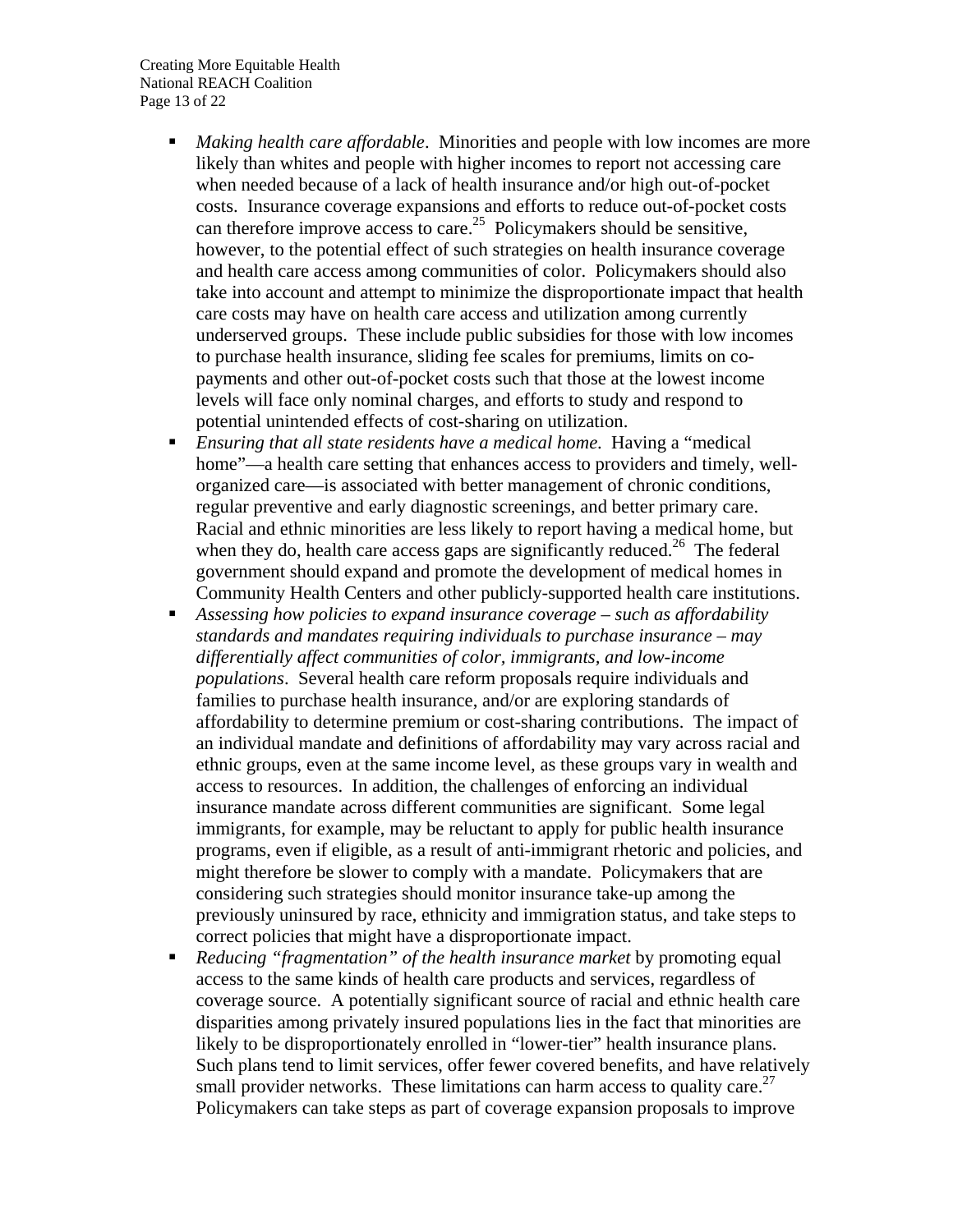access to the same health care products and services, regardless of coverage source.

- *Improving and streamlining enrollment procedures* for public health insurance programs. Racial and ethnic minorities and immigrants are underrepresented, relative to eligibility rates, in public health insurance programs. Policymakers can achieve greater success in increasing minority participation in public programs if they develop and sustain aggressive outreach programs and take steps to improve and streamline enrollment, with particular attention to the needs of cultural and language-minority groups. $^{28}$
- *Consistently evaluating outreach to and enrollment of underserved groups in public health insurance programs*. Measurement of public insurance take-up rates in low-income communities and communities of color is an important step to ensure that health care expansion efforts reach underserved groups. The Centers for Medicare and Medicaid Services should regularly conduct such evaluations to assess the impact of outreach programs on coverage rates among eligible populations.29
- *Promoting cultural and linguistic competence in health care settings*. Health care providers and systems must be culturally and linguistically competent to improve health care access and quality for an increasingly diverse U.S. population.<sup>30</sup> The federal Culturally and Linguistically Appropriate Services (CLAS) standards identify over a dozen benchmarks that have been widely accepted and increasingly adopted by health systems and providers.<sup>31</sup> Federally-funded health care organizations are mandated to meet four of the standards, but the federal government can take steps to encourage more widespread adoption of the guidelines and recommended standards. These include providing incentives that encourage and reward health care organizations that implement the CLAS standards.
- *Promoting diversity among health professionals*. Racial and ethnic diversity among health care professionals is associated with improved access to and satisfaction with care among patients of color.<sup>32</sup> Federal programs have stimulated greater diversity among health care providers for over three decades, but congressional support for these programs is waning. These programs should be evaluated and, where they demonstrate success, should be expanded, for example by increasing funding for tuition-for-service agreements with underrepresented health care professions students.

## **Quality of Care**

Health care reform initiatives increasingly address health care quality in general, as well as access. However, many people of color experience a lower quality of care relative to whites, even when they are able to access care. According to the Agency for Healthcare Research and Quality's National Healthcare Disparities Report, African Americans receive poorer quality of care than whites for about two-thirds of health care quality measures, and Hispanics receive a lower quality of care than non-Hispanic whites for half of quality measures. Policymakers can establish mechanisms for promoting equity and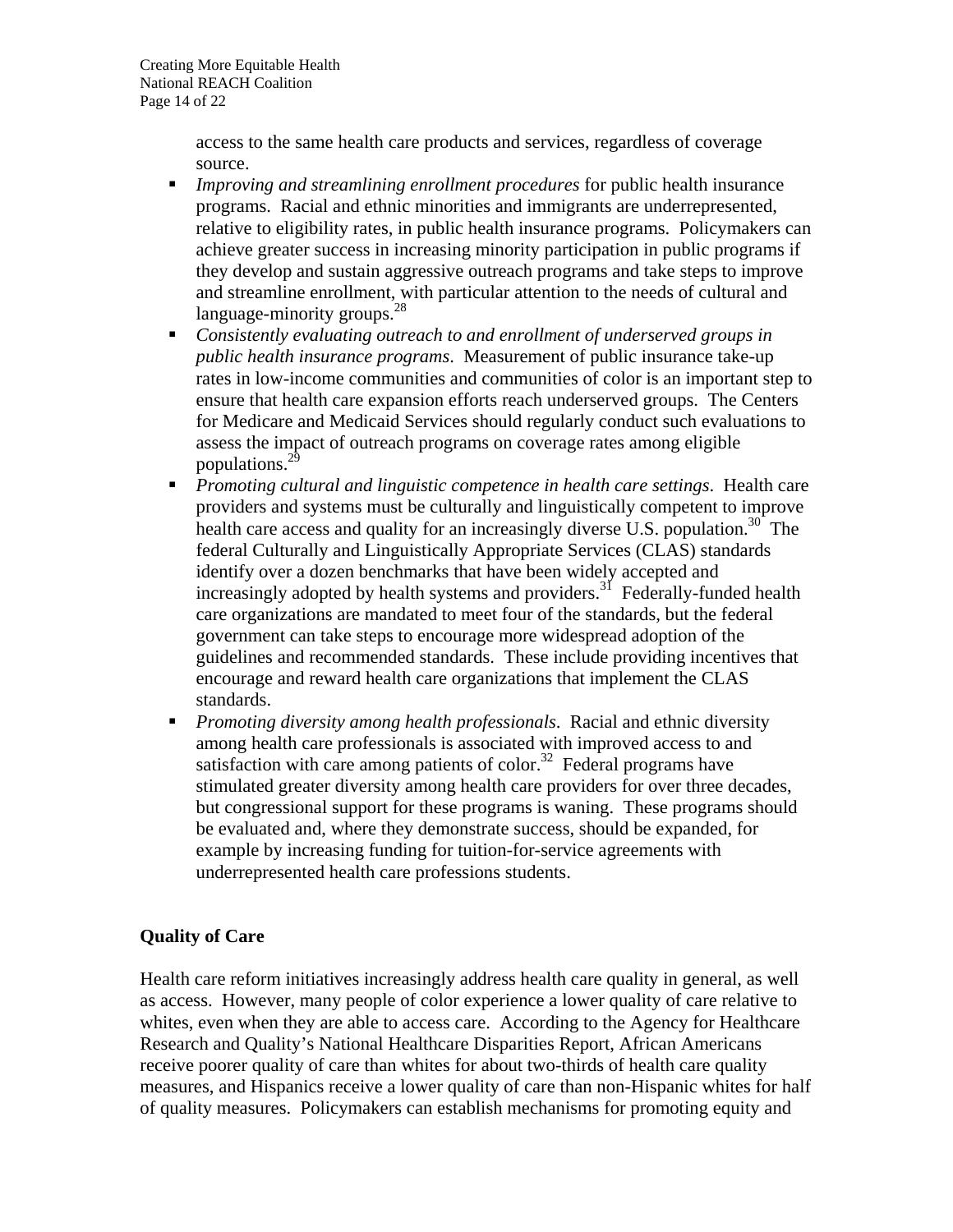Creating More Equitable Health National REACH Coalition Page 15 of 22

accountability by promoting the collection of data on health care access and quality by patients' race, ethnicity, income or education level, and primary language, and by publicly reporting this information. These evaluations should focus on reducing health care quality gaps, to achieve "quality equality." In addition, government can provide incentives for quality improvement, such as pay-for-performance programs, performance measurement, and report cards. But quality improvement efforts that fail to take into account the different challenges and needs of underserved communities, and the health care institutions that serve them, can unintentionally worsen health care quality gaps.<sup>33</sup>

The federal government can establish mechanisms for quality equality and accountability by:

- *Requiring public and private health systems to collect and monitor racial/ethnic, language status, and income-based health care disparities*. Currently, data collection efforts with regard to health care disparities are uneven. CMS does not currently require Medicare providers to collect and report data. Some states require recipients of state funding (e.g., Medicaid managed care organizations) to collect and report health care access and quality data by patient demographic factors, but many other states fail to utilize their leverage as regulators, payers, and plan purchasers to encourage all health systems to collect and report data using consistent standards.<sup>34</sup> And given that the federal government and some states have non-discrimination laws that apply to health care settings and require diligence to enforce, requirements to collect and report standardized data are an important benchmark for state efforts to reduce health care inequality.
- *Publicly reporting health care access and quality disparities*. Once CMS has obtained health care access and quality data by patient demographic data, this information should be publicly reported, to promote greater public accountability, to allow consumers to make more informed decisions about where to seek care, and to assist state efforts to monitor disparities and take appropriate action to investigate potential violations of law.35
- *Encouraging the adoption of quality improvement programs that consider the health care challenges and needs of underserved communities*. Health care quality improvement efforts, such as pay-for-performance or performance measurement, are gaining increasing attention. But because underserved communities are typically sicker and face greater barriers to treatment compliance, performance measurement can inadvertently dampen provider enthusiasm for treating low-income communities or communities of color. Quality improvement efforts should take into account the challenges and needs of underserved communities and reward efforts that reduce disparities and improve patient outcomes relative to baseline measures, perhaps by focusing on health care process measures.36 In addition, quality improvement incentives can be targeted to safety net institutions and other providers that disproportionately serve communities of color.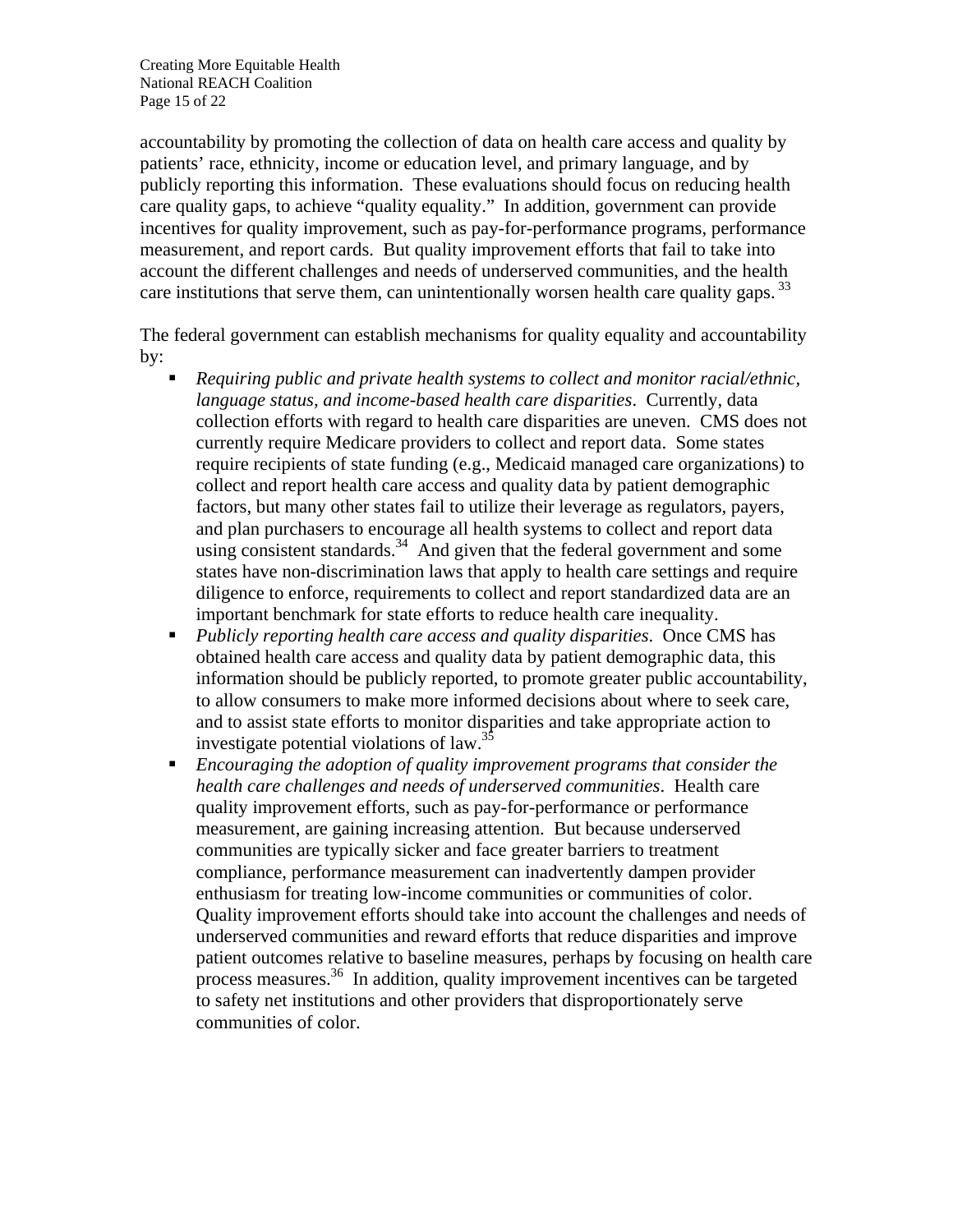Creating More Equitable Health National REACH Coalition Page 16 of 22

#### **Patient Education**

Patients should be empowered to make decisions about their health care and to insist that care be delivered consistent with their needs, preferences, and values. These issues are particularly relevant for racial and ethnic minority and immigrant patients, who may face significant health literacy and cultural gaps in U.S. health care settings.<sup>37</sup> These concerns can be addressed by:

- *Developing and strengthening patient education programs* that are wellresearched and are tailored to the need of underserved communities. Patient education programs, such as health literacy programs, commonly seek to help patients understand how to best access health care services, participate fully in treatment plans, and better understand and manage illness. Such efforts to empower patients can help reduce health care disparities by providing patients with skills to effectively navigate health care systems and ensure that their needs and preferences are met. An excellent example of the effectiveness of patient education programs can be found in the REACH 2010 initiative. The proportion of American Indians from REACH communities who began to take medication to manage high blood pressure increased from 67% in 2001 to 74% in 2004, surpassing the national rate for the American Indian population. In 2002, Hispanics from REACH communities were less likely to be screened for high blood cholesterol levels than were those in the national Hispanic population and even wider when in comparison to the overall national population. By 2006, the cholesterol screening rate for Hispanics from REACH communities surpassed that for the national Hispanic population, and the gap between the rate for Hispanics from REACH communities and the overall national average was closing and continues to improve.<sup>38</sup>
- *Supporting training and reimbursement for community health workers*. Community health workers, also known as lay health navigators or *promotoras*, are trained members of medically underserved communities who work to improve community health outcomes. Several community health worker models train individuals to teach disease prevention, conduct simple assessments of health problems, and help their neighbors  $\frac{1}{\text{access}}$  appropriate health and human resources.<sup>39</sup> In health care contexts, they serve as a liaison between patients and health systems. Using lay health workers to improve rates for cervical cancer screening among Vietnamese American women, , 48% of the Vietnamese American women who had never had a Papanicolaou's (Pap) test received the test after meeting with lay health in the REACH 2010 program in Santa Clara County, California. The overall rate increased by 15% in two years. Community health worker models are rapidly spreading, as research and practice indicate that such services can improve patients' ability to access care and understand how to manage illness. The federal government can stimulate these programs by providing grants, seed funding, or other resources to help stimulate their promulgation.

#### **Health Care Infrastructure**

As noted above, the disproportionate lack of health insurance among racial and ethnic minorities is associated with fewer health care resources (e.g., practitioners, hospitals and health care centers) in communities of color. Even if the United States achieves universal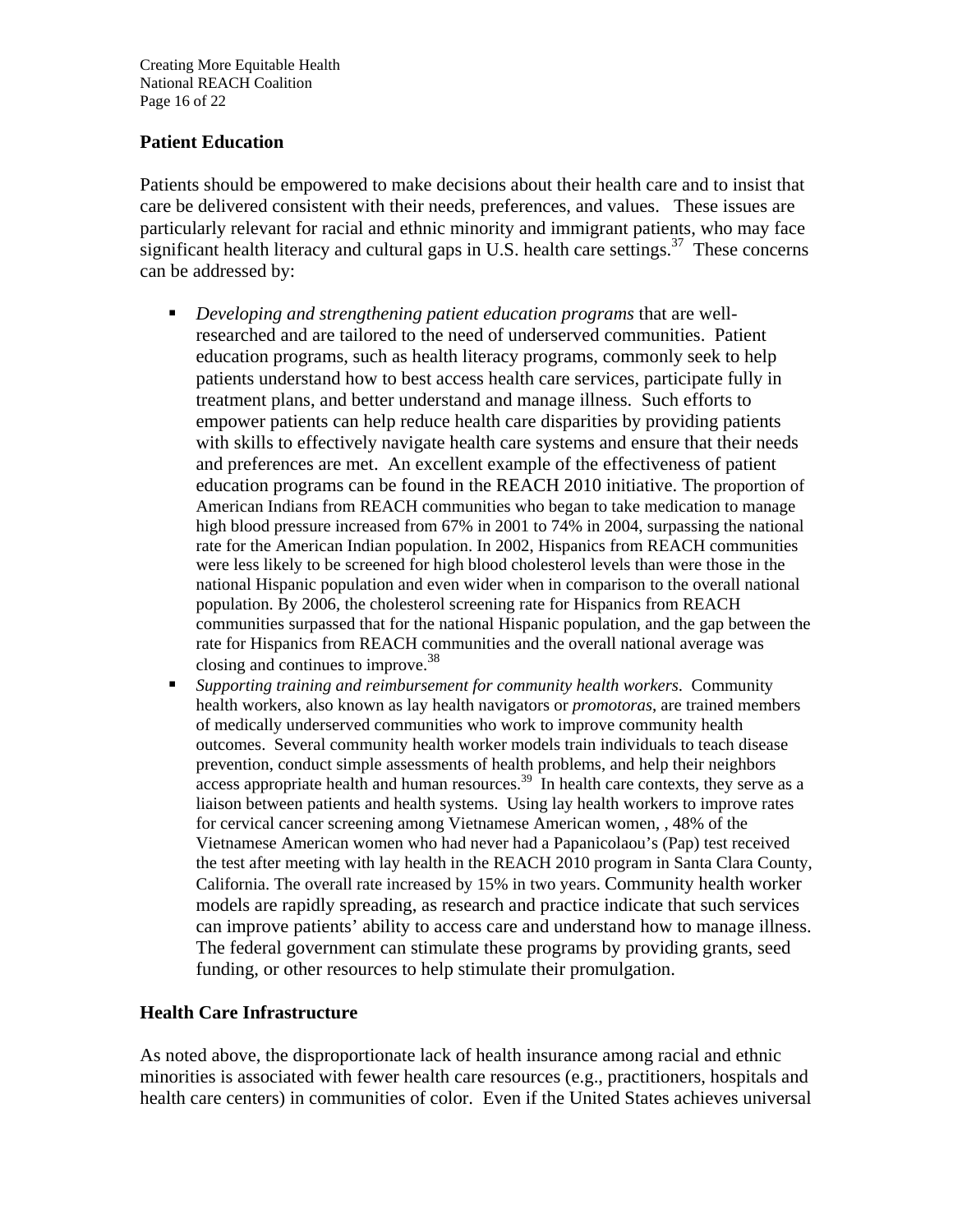Creating More Equitable Health National REACH Coalition Page 17 of 22

health insurance coverage, communities of color will still require investments to improve their health care infrastructure. The federal government can ensure that the communitylevel health care infrastructure needs of racial, ethnic, and language minority patients are better addressed by:

- *Supporting "safety net" hospitals and community health centers, and reducing the financial vulnerability of health care institutions serving poor and minority communities*. People of color and low-income individuals are more likely than other populations to access health care in safety net institutions, such as public hospitals and community health centers.<sup>40</sup> In many cases, these institutions face financial vulnerability because of low Medicaid reimbursement rates and/or the costs of providing uncompensated care to uninsured individuals.<sup>41</sup> These institutions may fare better in states where near-universal health insurance coverage proposals are enacted and where health insurance expansions are realized, but they will likely continue to face financial vulnerability until universal coverage is achieved. In addition, the survival of safety net institutions depends on the manner in which health insurance expansions are carried out. If the financing of these programs draws resources away from safety net institutions, they could suffer significant budget shortfalls. State and local subsidies provide about 39 percent of the cost of unreimbursed care that public hospitals provide, but state and local safety net financing varies considerably across jurisdictions; over 15 percent of public hospitals receive no state or local support, and for an additional third of public hospitals, state and local subsidies represent less than 10 percent of net revenues.<sup>42</sup> The federal government should provide additional financial resources or other support to safety net institutions, and assess the impact of health insurance coverage expansion programs on these institutions.
- *Creating and/or improving incentives for health care professionals to practice in underserved communities*. Low-income and minority communities often have the most pressing need for health care services, but they are served by a dwindling number of providers and institutions that lack resources to expand and improve services.<sup>43</sup> The federal government can address this imbalance by expanding incentives, such as funds for graduate medical education programs that focus on underserved populations, tuition reimbursement and loan forgiveness programs that require service in health professional shortage areas.
- *Requiring cultural competency training for health care professional licensure*. Most communities are experiencing rapid growth in the population of racial and ethnic minority and language-minority residents. Already, four states and the District of Columbia are "majority minority," and nearly one in two U.S. residents will be a person of color by mid-century. These demographic changes require that the health professions keep pace by training future and current providers to manage diversity in their practice.<sup>44</sup> Some states have taken action to address this need—as of 2005, for example, New Jersey required that all physicians practicing in the state must attain minimal cultural competency training as a condition of licensure.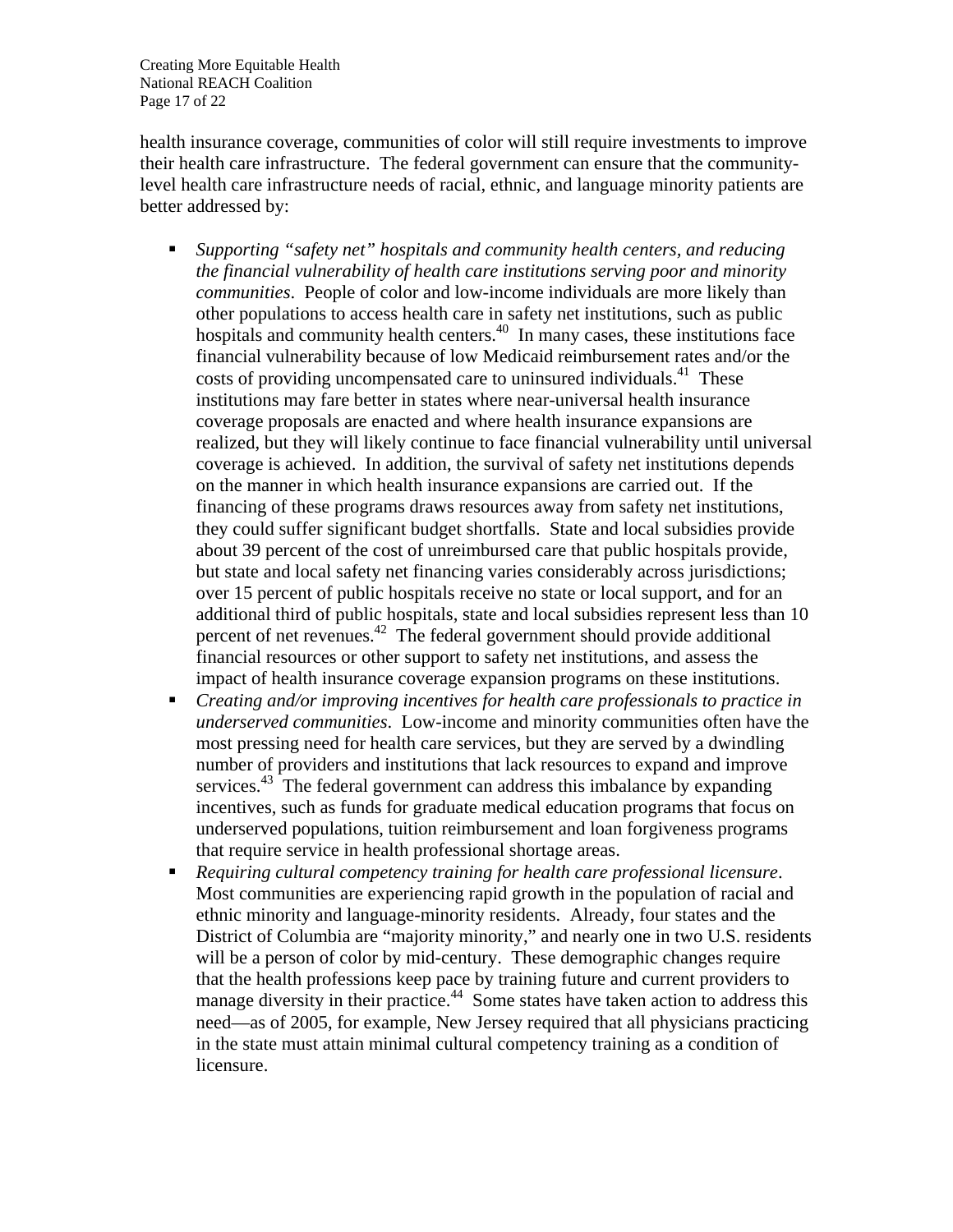Creating More Equitable Health National REACH Coalition Page 18 of 22

#### **Program and Policy Infrastructure**

The federal and state governments can improve their capacity to plan for and address the health care policy challenges and needs of minority communities by adopting or strengthening existing policies such as:

- *Community health planning*, as a means of gaining community input and better aligning health care resources with community needs. Community health planning has a long history, but its promise as a tool to reduce health care disparities has yet to be fully realized. Community health planning seeks to strengthen communities to play a greater role in their own health, actively involving residents in the planning, evaluation, and implementation of health activities in their communities. The National Health Planning and Resource Development Act of 1974 sought to create and support a network of community Health Systems Agencies (HSAs), but a lack of funding, enforcement powers, and effective mechanisms for community input to shape health policy has led to a decline of HSA power and influence.<sup>45</sup> Some states, such as New York, are examining strategies to reinvigorate HSAs and to include disparities reduction efforts as part of the mission of these planning agencies. The federal government should revive and improve community health planning through demonstration programs and other strategies.
- *Certificate of Need assessments*, as a tool to reduce geographic disparities and reduce the "fragmentation" of the health insurance market. Historically, the purpose of the Certificate of Need (CoN) process has been to provide state governments with a tool to control health care costs and ensure that capital and technology investments in the health care industry reflect community needs. In most states that employ CoN, the process has required hospitals or other health care institutions that seek to establish or expand services to submit proposals so that state boards can evaluate projects to eliminate unnecessary duplication of services and ensure that investments strategically address health care needs. But the process has met significant resistance and criticism for its failure as a costcontainment measure. The CoN process, however, has great potential to encourage a better distribution of health care resources, reflecting community and statewide need.<sup>46</sup> States should re-evaluate, and in some cases reinvigorate CoN through new policies that ensure accountability for the use of public funds, and the federal government should provide resources to stimulate states to adopt strong CoN policies.
- *Health Equity as a performance measurement and financial policy.* Medicare and Medicaid funding are significant drivers for quality improvement and cost containment. Federal policy is needed to both measure, report and expand reimbursement to include state and local performance in reducing health disparities and achieving health equity.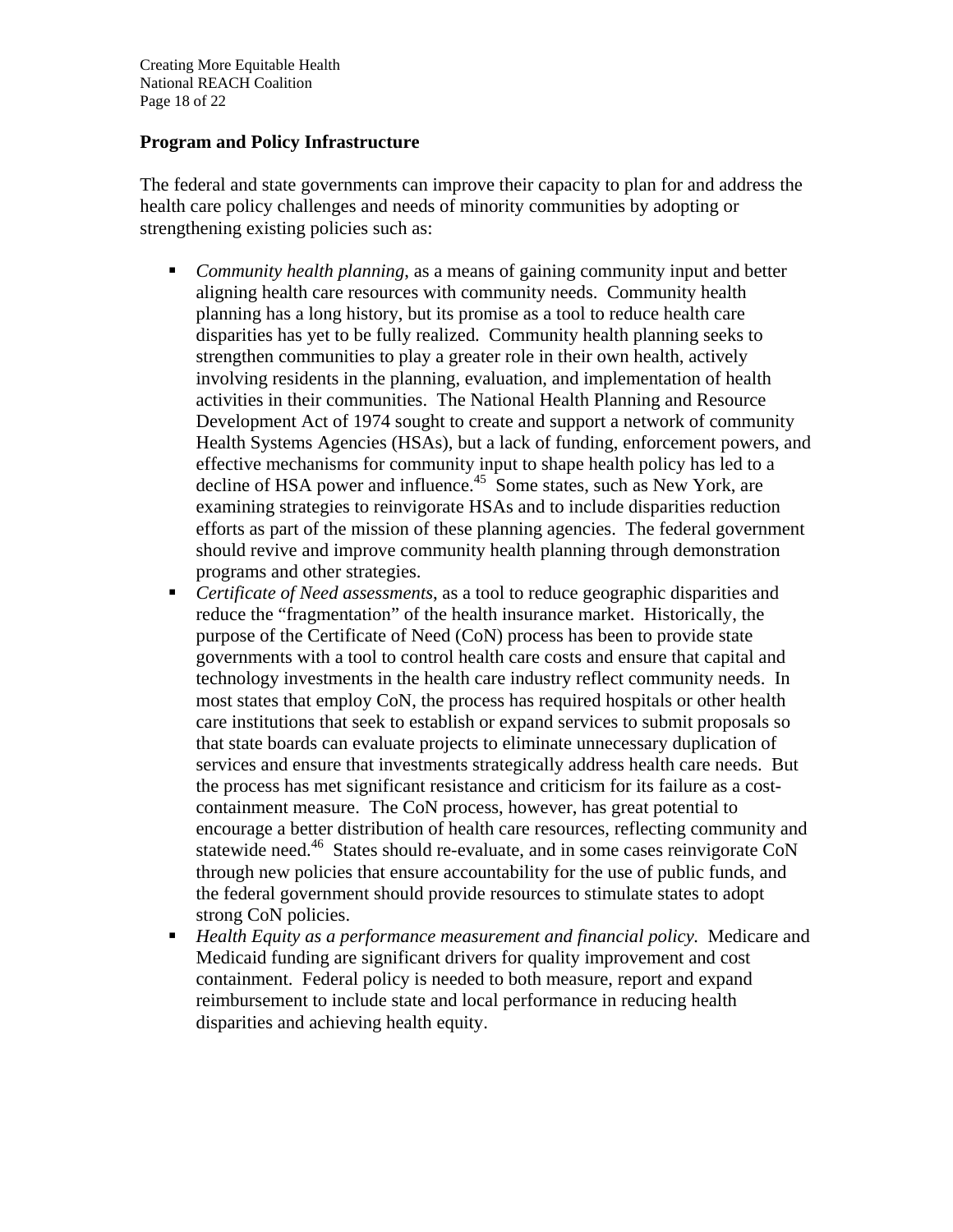#### **Research to Improve Understanding of and Strategies to Eliminate Racial and Ethnic Health Disparities**

The federal health research enterprise has made great strides toward the development of new tools to combat illness and improve health. Most of the gains, however, have disproportionately benefited wealthy communities. And while federal research efforts to address health inequality have expanded significantly in the two decades since the 1986 Heckler report which found shocking inequality in health status among U.S. racial and ethnic groups, the majority of federal research funds continue to be expended on genetic and biologic research, or research to improve individual health behavior, to the relative exclusion of research to study how social and community environments affect health. Federally-supported health disparities research should provide greater emphasis on:

- *Social and Community Research.* Given the importance of "upstream" determinants of health such as neighborhood living conditions, federal health disparities research should increasingly emphasize understanding how social and physical environments contribute to health inequality. Research should examine both direct effects, such as the cognitive and health impacts of exposure to violence, as well as indirect effects, such as how neighborhoods shape access to food and nutrition resources.
- *Community-Based Participatory Research* as a model for program development. CBPR produces field-based, rigorous research through active partnerships with community members, who help establish research priorities and objectives, serve as research resources and consultants, and share in the interpretation of research findings.
- *Research Translation.* Research addressing health inequality should be translated for policy consumption; doing so requires the active participation of key stakeholders, as above.

#### **Restoring Judicial Remedies**

The key federal civil rights law addressed to "unintentional" racial disparities in government programs (Title VI of the Civil Rights Act of 1964) was recently rendered unenforceable by the U.S. Supreme Court in the 2001 *Alexander v. Sandoval* decision, and Congress has not yet responded to repair the law.47 In *Sandoval* the U.S. Supreme Court ruled that individuals do not have the right to sue to enforce the Title VI disparate impact regulations, because the statute did not specify a private right of action. The next President should support legislation in Congress that would ensure that every statute protecting civil rights specifically authorizes individuals to bring civil suits in federal court to redress violations of the law.<sup>48</sup> Similarly, The President should support legislation that would clarify the legal right of Medicaid recipients to force state compliance with the Medicaid Act. $49$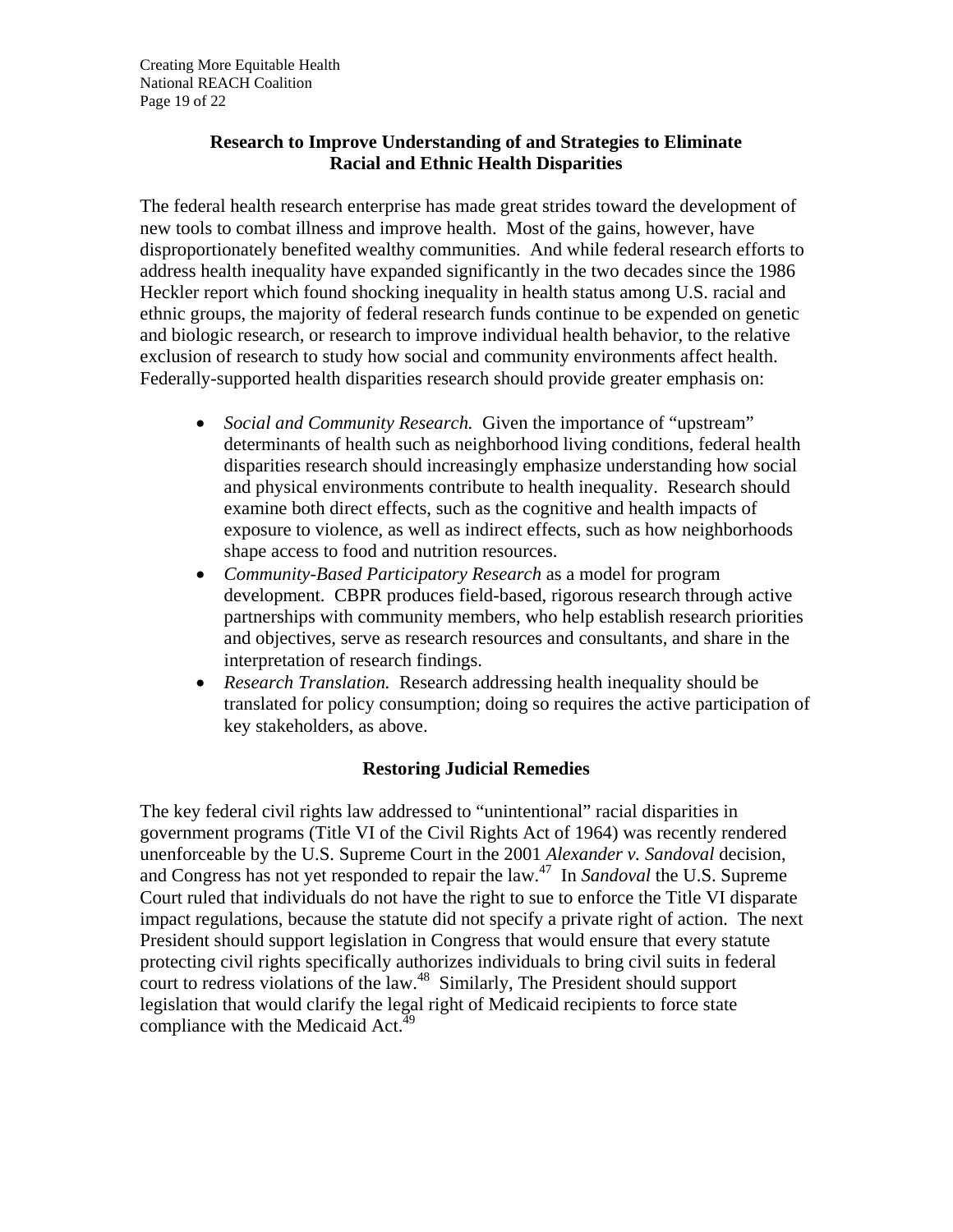$\frac{1}{1}$ <sup>1</sup> Institute of Medicine, *Unequal Treatment: Confronting Racial and Ethnic Disparities in Health Care.* Washington, DC: The National Academies Press, 2003.

<sup>2</sup> Centers for Disease Control and Prevention, National Center for Health Statistics – 2004 Death Rates.<br><sup>3</sup> Poverty and Base Basearch Action Council with Nancy Depten and Bridget Anderson, anglysis of U.S.

<sup>4</sup> Kimberly Morland, PhD, Steve Wing, PhD, and Ana Diez Roux, MD, PhD The Contextual Effect of the Local Food Environment on Residents' Diets: The Atherosclerosis Risk in Communities Study Am J Public Health. 2002 November; 92(11): 1761–1768.

<sup>5</sup> R. Flournoy, "Regional Development and Physical Activity: Issues and Strategies for Promoting Health Equity," PolicyLink, Oakland, CA, November 2002, p.10

<sup>6</sup> Kimberly Morland, PhD, Steve Wing, PhD, and Ana Diez Roux, MD, PhD The Contextual Effect of the Local Food Environment on Residents' Diets: The Atherosclerosis Risk in Communities Study Am J Public Health. 2002 November; 92(11): 1761–1768.

 $^7$  ROBERT D. BULLARD ET AL., TOXIC WASTES AND RACE AT TWENTY: 1987-2007 (2007) (report prepared for the United Church of Christ Justice and Witness Ministries).

8 David R. Williams & Chiquita Collins, *Racial Residential Segregation: A Fundamental Cause of Racial Disparities in Health*,*,* 116 PUB. HEALTH REP. 405, 405-16 (2001). 9

<sup>9</sup> G. Orfi eld and C. Lee, Historic Reversals, Accelerating Resegregation, and the Need for New Integration Strategies (Cambridge, Mass.: The Civil Rights Project, Harvard University, August 2007).

<sup>10</sup> From Poverty, Opportunity - Putting the Market to Work for Lower Income Families The Brookings Institution Metropolitan Policy Program 2006<br><sup>11</sup> Guthrie Barbara J. Special issue: Healthc

11 Guthrie, Barbara J., Special issue: Healthcare disparities. Journal for Specialists in Pediatric Nursing, 2006 Vol 11(1):1.

 $12$  Ruhul Amin, et al. A study of an Alternative School for pregnant and or parenting teens: quantitative and qualitative evidence. Child and Adolescent Social Work Journal, 2006 23(3): 172-195

<sup>13</sup> David L. Olds, PhD et al. Effects of Nurse Home-Visiting on Maternal Life Course and Child

Development: Age 6 Follow-Up Results of a Randomized Trial. *Pediatrics* 2004114 (6): 1550-1559.<br><sup>14</sup> David Olds, PhD et al. Long-term Effects of Nurse Home Visitation on Children's Criminal and

Antisocial Behavior 15-Year Follow-up of a Randomized Controlled Trial. Journal of the American

Medical Association, 1998, 280(14) 1238-1244.<br><sup>15</sup> Frances A. Campbell, et al. Early Childhood Education: Young Adult Outcomes From the Abecedarian Project Applied Developmental Science, 2002, 6 (1):42–57

<sup>16</sup> Schweinhart, Lawrence J. Crime prevention by the High/Scope Perry Preschool Program. J.; Victims & Offenders, 2007 2(2):141-160.

<sup>17</sup> OFFICE OF THE INSPECTOR GEN., U.S. ENVTL. PROT. AGENCY, EVALUATION REPORT: EPA NEEDS TO CONSISTENTLY IMPLEMENT THE INTENT OF THE EXECUTIVE ORDER ON ENVIRONMENTAL JUSTICE, REPORT NO. 2004-P-00007 (2004), *available at* http://www.epa.gov/oig/reports/2004/20040301-2004-P-00007.pdf. 18 USCCR 2003, *supra* note 164, at 77-78.

 $19$  Dannenberg AL, Bhatia R, Cole BL, et al, Growing the field of health impact assessment in the United States: an agenda for research and practice, *American Journal of Public Health*, 2006, 96(2):262-70.<br><sup>20</sup> U.S. Department of Housing and Urban Development, Moving to Opportunity for Fair Housing

Demonstration Program: Interim Impacts Evaluation, 2003,<br><sup>21</sup> Kaiser Family Foundation, op. cit.

<sup>22</sup> Eugene Lewit, Courtney Bennet, and Richard Behrman, "Health Insurance for Children: Analysis and

Recommendation," *The Future of Children* 13 (1), Spring 2003, pp. 5-29.<br>
<sup>23</sup> U.S. census Bureau, *Income, Poverty, and Health Insurance Coverage in the US: 2006, August 2007*.<br>
<sup>24</sup> Institute of Medicine, *Unequal Treatm* 

*minority adults. Findings from the Commonwealth Fund Biennial Health Insurance Survey, 2005*, Issue Brief. New York: The Commonwealth Fund, 2006; Hargraves JL, and Hadley, J, The contribution of insurance coverage and community resources to reducing racial/ethnic disparities in access to care, *Health Services Research*, 2003, 38(3):809-29; Lillie-Blanton M, and Hoffman C, The role of health insurance coverage in reducing racial/ethnic disparities in health care, *Health Affairs*, 2005, 24(2):398-408;

<sup>&</sup>lt;sup>3</sup> Poverty and Race Research Action Council with Nancy Denton and Bridget Anderson, analysis of U.S. Census Bureau data, 2005.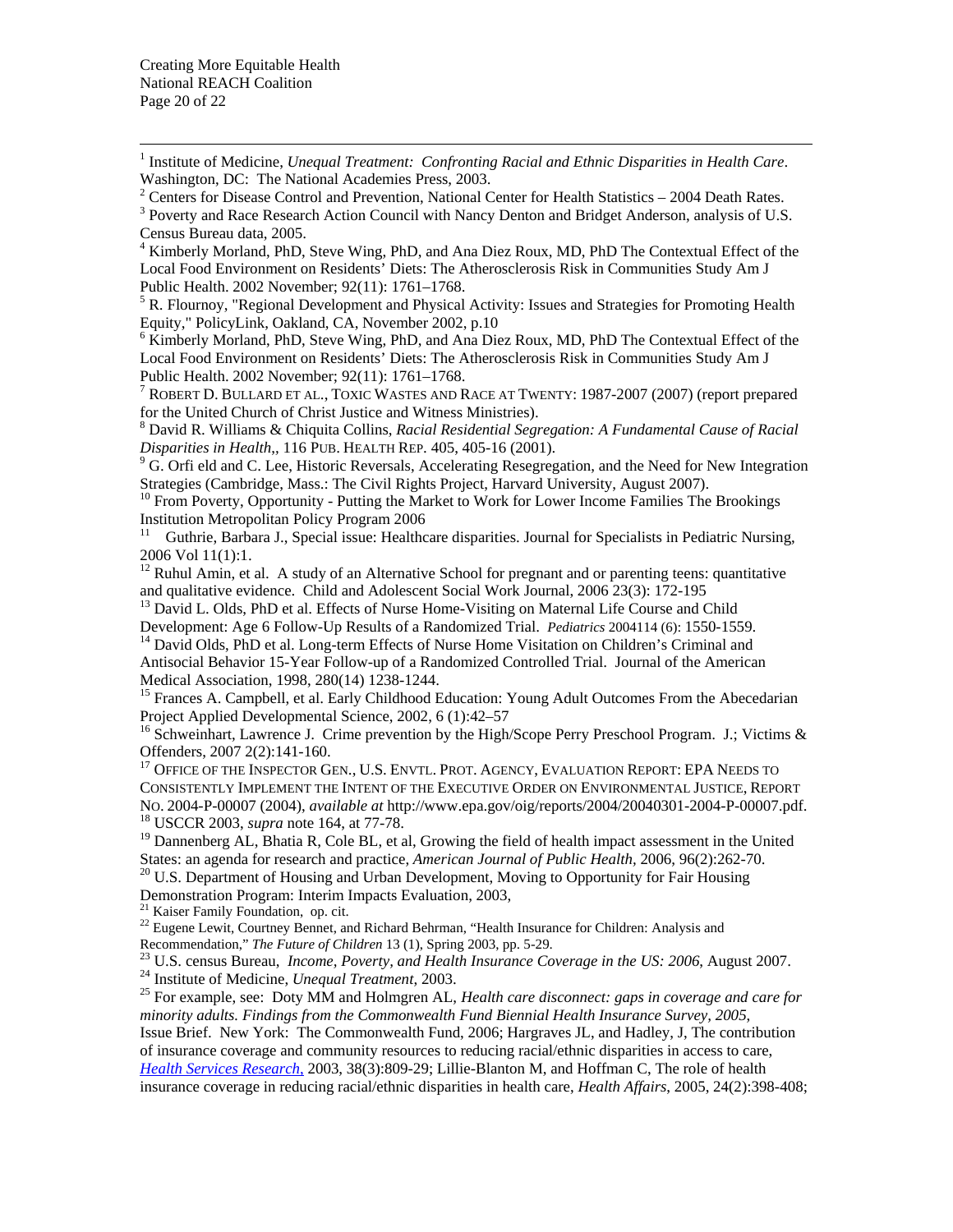Creating More Equitable Health National REACH Coalition Page 21 of 22

Weinick RM, Byron SC, Bierman AS, Who can't pay for health care? *The Journal of General Internal* 

<sup>26</sup> Beal AC, Doty MM, Hernandez SE, Shea KK, and Davis K, *Closing the Divide: How Medical Homes Promote Equity in Health Care*, The Commonwealth Fund, June 2007, available at http://www.commonwealthfund.org/publications/publications\_show.htm?doc\_id=506814, accessed December 11, 2007.<br><sup>27</sup> Institute of Medicine, *Unequal Treatment*, 2003.

<sup>28</sup> Brach C et al., Who's enrolled in the State Children's Health Insurance Program (SCHIP)? An overview of findings from the Child Health Insurance Research Initiative (CHIRI), *Pediatrics.* 2003, 112(6):e499; Ross DC, Hill IT, Enrolling eligible children and keeping them enrolled, *Future Child*, 2003, 13(1):81-97; Morreale MC, English A, Eligibility and enrollment of adolescents in Medicaid and SCHIP: recent progress, current challenges, *Journal of Adolescent Health*, 2003, 32(6):25-39;

 $^{29}$  Shone LP et al., The role of race and ethnicity in the State Children's Health Insurance Program (SCHIP) in four states: are there baseline disparities, and what do they mean for SCHIP?, *Pediatrics,* 2003, 112(6):e521.

 $30$  Brach C, Fraser I, Reducing disparities through culturally competent health care: an analysis of the business case. *Ouality Management in Health Care*, 2002, 10(4):15-28.

<sup>31</sup> Office of Minority Health, U.S. Department of Health and Human Services, *National Standards for Culturally and Linguistically Appropriate Services in Health Care*, available at

http://www.omhrc.gov/assets/pair checked/manageorgesty...<br><sup>32</sup> Institute of Medicine, *In the Nation's Compelling Interest: Ensuring Diversity in the Health Care Workforce*. Washington, DC: The National Academies Press, 2004.<br><sup>33</sup> Siegel B, Regenstein M, Jones K, *Enhancing Public Hospitals' Reporting of Data on Racial and Ethnic* 

*Disparities in Care*, The Commonwealth Fund, January 2007, available at

http://www.commonwealthfund.org/publications/publications\_show.htm?doc\_id=452681, accessed July 10, 2007.

<sup>34</sup> Perot RT and Youdelman M, Racial, ethnic and primary language data collection in the health care system: An assessment of federal policies and practices, The Commonwealth Fund publication number 492, September 2001, available at

http://www.commonwealthfund.org/publications/publications\_show.htm?doc\_id=221295, accessed September 2, 2007; Watson SD, Equity measures and systems reform as tools for reducing racial and ethnic disparities in health care, The Commonwealth Fund publication number 776, August 2005, available at http://www.commonwealthfund.org/publications/publications\_show.htm?doc\_id=289303, accessed August 23, 2007.<br><sup>35</sup> Perot and Youdelman, 2001; Institute of Medicine, *Unequal Treatment*, 2003.

<sup>36</sup> Casalino PL and Elster A, Will Pay-For-Performance and quality reporting affect health care disparities?, *Health Affairs*, 26(3):w405-414; Hood RG, Pay-For-Performance—Financial Health Disparities and the Impact on Healthcare Disparities, *Journal of the National Medical Association*, 2007, 99:953-958. 37 Institute of Medicine, 2003.

<sup>38</sup> Centers for Disease Control and Prevention. REACHing Across the Divide: Finding Solutions to Health Disparities. Atlanta, GA: U.S. Department of Health and Human Services, Centers for Disease Control and Prevention; 2007.

39 Freeman HP, Patient navigation: a community centered approach to reducing cancer mortality, *J Cancer Education,* 2006 21(1 Suppl):S11-4; Steinberg ML et al., Lay patient navigator program implementation for equal access to cancer care and clinical trials: essential steps and initial challenges*, Cancer,* 2006 107(11):2669-77

<sup>40</sup> Kaiser Commission on Medicaid and the Uninsured, Stresses to the Safety Net: The Public Hospital Perspective, June 2005, available at http://www.kff.org/medicaid/7329.cfm, accessed August 12, 2007; Hadley J, Cunningham P, Hargraves JL, Would safety-net expansions offset reduced access resulting from lost insurance coverage? Race/Ethnicity differences, *Health Affairs*, 2006, 25(6):1679-1687. 41 Andrulis DP, Duchon LM, Hospital care in the 100 largest cities and their suburbs, 1996-2002:

Implications for the future of the hospital safety net in metropolitan America, SUNY Downstate Medical Center, August 2005, available at http://www.rwjf.org/pr/product.jsp?id=14910, accessed July 13, 2007.<br><sup>42</sup> Kaiser Commission on Medicaid and the Uninsured, 2005.